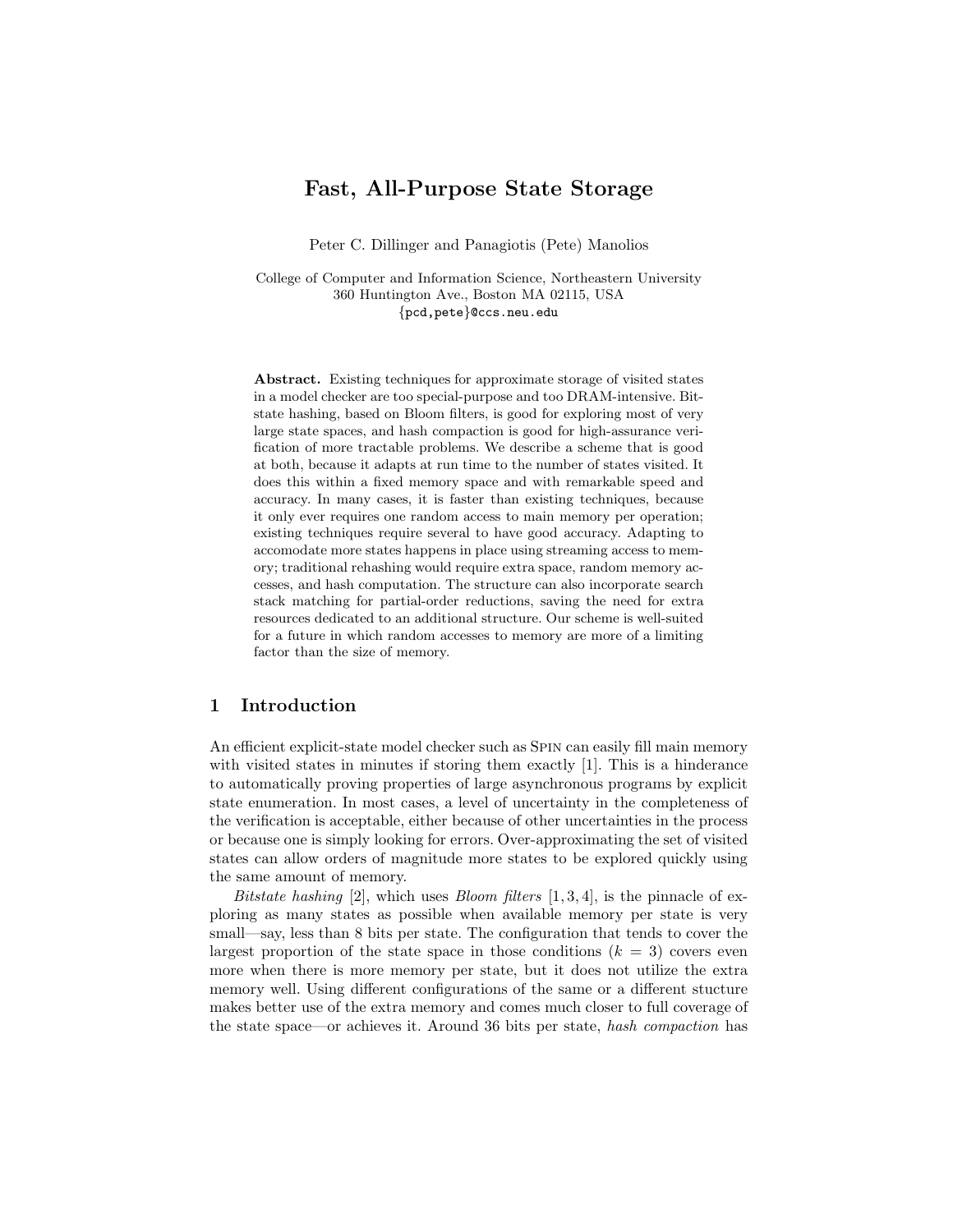a good probability of full coverage [5], while the standard bitstate configuration omits states even with 300 bits per state.

The problem with known schemes that make better use of more memory is that they require foresight to use properly. In particular, one needs to know about how many states will be visited in order to tune the data structures to be at their best. In previous work, we described how to use a first run with the standard bistate approach to inform how best to configure subsequent runs on the same or a related model [4]. This can help one achieve a desired level of certainty more quickly. We also implemented and described automatic tool support for this methodology [6]. The shortcoming of this methodology is that the initial bitstate run can omit many more states than theoretically necessary, if there are tens of bits of memory per state.

Ideally, no guidance would be required for a model checker to come close to the best possible accuracy for available memory in all cases. Such a structure would be good at both demonstrating absence of errors in smaller state spaces and acheiving high coverage of larger state spaces. If it were competetively fast, such a structure would be close to the best choice conceivable when the state space size is unknown.

This paper describes a scheme that is closer to this ideal than any known. The underlying structure is a compact hash table by John G. Cleary [7], which we describe how to make even more compact by eliminating redundancy in metadata. Our most important contribution, however, is a fast, in-place algorithm for increasing the number of cells by reducing the size of each cell. The same structure can similarly be converted in place to a Bloom filter similar to the standard bitstate configuration. These algorithms allow the structure to adapt to the number of states encountered at run time, well-utilizing the fixed memory in every case.

Do not mistake this scheme for an application of well-known, classical hash table technology. First of all, the Cleary structure represents a set of values using near minimum space in all cases [8], unlike any classical structure. The essence of this compactness is that part of the data of each element is encoded in where it is stored in the structure, and it does this without any pointers. Second, our algorithm for increasing the number of cells is superior to classical rehashing algorithms. Our adaptation algorithm requires no hash function computation, no random memory accesses, and  $O(1)$  auxilliary memory.

Our scheme is also competitively fast, especially when multiple processor cores are contending for main memory. Because it relies on bidirectional linear probing, only one random access to main memory is needed per operation. Main memory size is decreasingly a limiting factor in verification, and our scheme is usually faster than the standard bitstate approach until memory is scarce enough to shrink cells for the first time. Even then, each adaptation operation to shrink the cells only adds less than two percent to the accumulated running time.

Execution time can also be trimmed by integrating into the structure the matching of states on the search stack or search queue, used for partial-order reductions [9, 10]. This entails dedicating a bit of each cell to indicating whether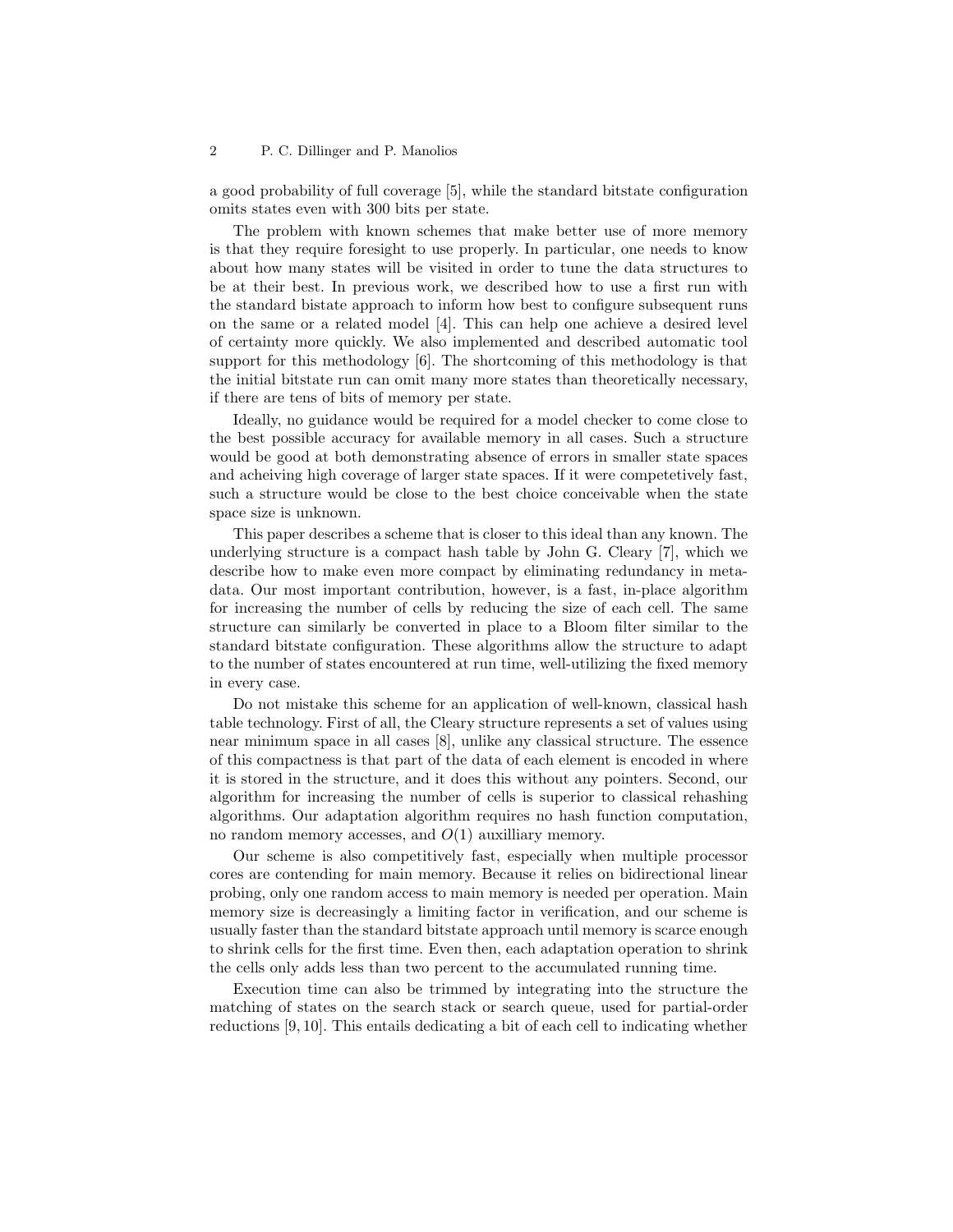that element is on the stack. In many cases, such integration reduces the memory required for such matching and improves its accuracy as well.

In Section 2 we overview Cleary's compact hash tables and describe a noticable improvement. Section 3 describes our fast adaptation algorithms. Section 4 describes how to incorporate search stack/queue matching to support partialorder reduction. Section 5 tests the performance of our scheme. In Section 6, we conclude and describe avenues for future work.

# 2 Cleary Tables

John G. Cleary describes an exact representation for sets in which only part of the descriptor of an element and three metadata bits need to be stored in each cell [7]. The rest of the descriptor of each element is given by its preferred location in the structure; the metadata link elements in their actual location with their preferred location. We describe below how one of the three metadata bits is redundant and can be eliminated.

A Cleary table is a single array of cells. For now, assume that the number of cells is  $2^a$ , where a is the number of *address bits*. If each element to be added is b bits long, then the first a are used to determine the home address (preferred location) and the remaining  $b-a$  are the *entry* value stored in the cell. With Cleary's three metadata bits, each cell is therefore  $b-a+3$  bits.

At this point, we notice some limitations to the Cleary structure. First, each element added has to be of the same fixed size, b bits. It might also be clear that operations could easily degrade to linear search unless the elements are uniformly distributed. This can be rectified by using a randomization function (1:1 hash), but in this paper, we will use the Cleary table exclusively to store hashes, which are already uniformly distributed. We are using an exact structure to implement an inexact one, a fine and well-understood approach [8, 11].

Representation We clearly can't expect each element added to be stored in the cell at its home address; this is where bi-directional linear probing and the metadata come in. Entries with the same home address will be placed in immediate succession in the array, forming chains. The change metadata bit marks that the entry in that cell is the beginning of a chain. The mapped bit at an address marks that there is a chain somewhere in the table with entries with that home address. The occupied bit simply indicates whether an entry is stored in that cell.

The nth change bit that is set to 1 begins the chain of entries whose home address is where the nth mapped bit that is set to 1 is located. To ensure that every occupied entry belongs to a chain with a home address, a Cleary table maintains the following invariant:

**Invariant 1** In a Cleary table, the number of mapped bits set is the same as the number of change bits set. Furthermore, the first occupied cell (if there is one) has its change bit set.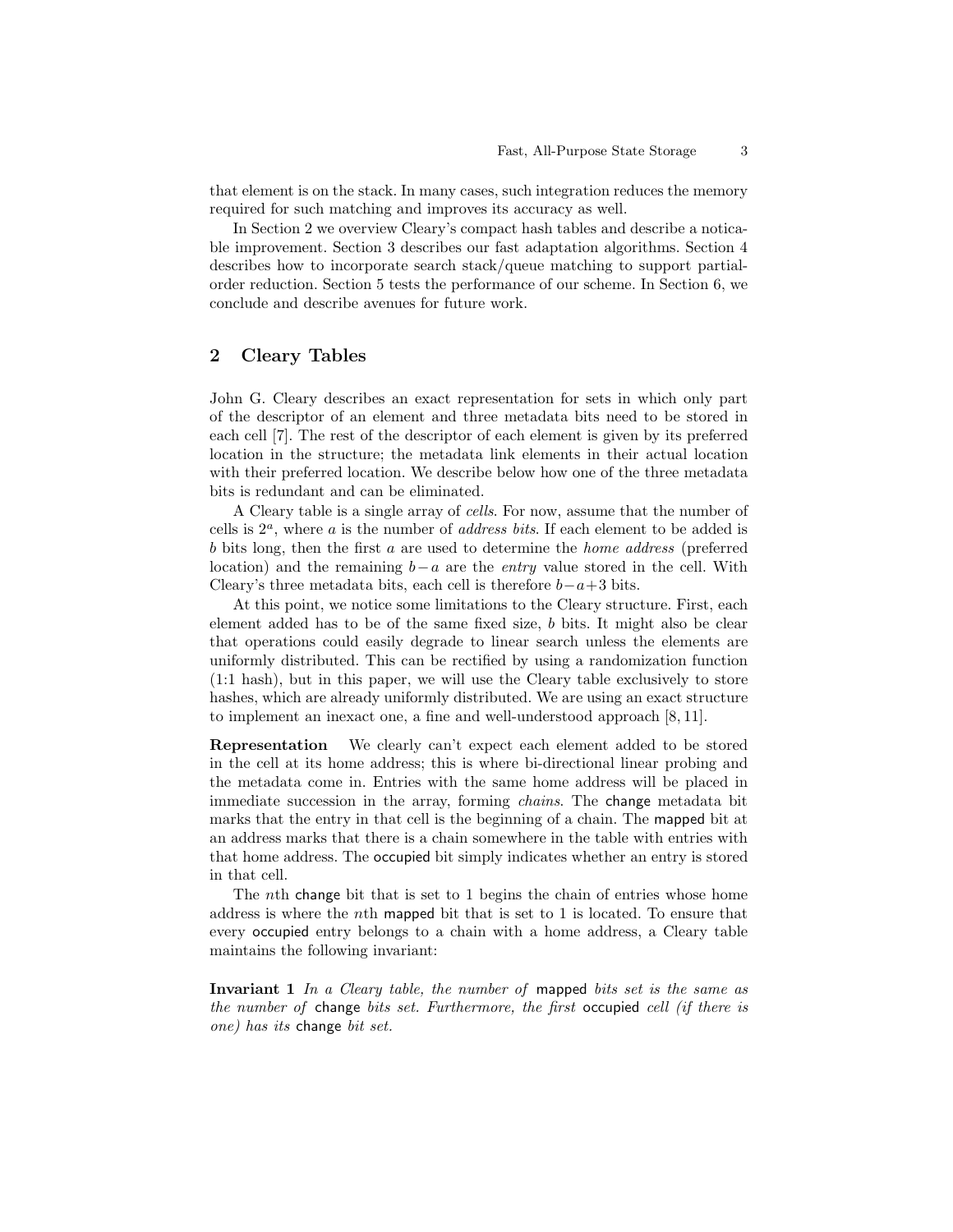The chains do not have to be near their homes for the representation to work, but the order of the chains corresponds to the order of the set mapped bits. Conceptually, the occupied and change bits relate to what is in the cell and the mapped bit relates to the home address whose preferred location is that cell. One could implement a variant in which the number of cells and home locations is different, but we shall keep them the same.

Random Access For the structure to be fast, chains should be near their preferred location, but it is not always possible for each chain to overlap with its preferred location. Nevertheless, this next invariant makes fast access the likely case when a portion of cells are left unoccupied:

Invariant 2 In a Cleary table, all cells from where an element is stored through its preferred location (based on its home address) must be occupied.

This basically says that chains of elements must not be interrupted by empty cells, and that there must not be any empty cells between a chain and its preferred location.

Consequently, when we go to add an element, if its preferred location is free/unoccupied, we store it in that cell and set its change bit and mapped bit. We know by Invariant 2 that if the preferred location of an element is unoccupied, then no elements with that home address have been added. Consequently, the mapped bit is not set and there is no chain associated with that home address.

If we're trying to add an element whose preferred location is already occupied, we must find the chain for that home address–or where it must go–in order to complete the operation. Recall that the element stored in the corresponding preferred location may or may not be in the chain for the corresponding home address.

To match up chains with home addresses—to match up change bits with mapped bits—we need a "synchronization point". Without Invariant 2 the only synchronization points were the beginning and end of the array of cells. With Invariant 2, however, unoccupied cells are synchronization points. Thus, to find the nearest synchronization point, we perform a bidirectional search for an unoccupied cell from the preferred location.

From an unoccupied, unmapped cell, we can backtrack, matching up set mapped bits with set change bits, until we reach the chain corresponding to the home address we are interested in—or the point where the new chain must be inserted to maintain the proper matching. If we are adding, we have already found a nearby empty cell and simply shift all entries (and their occupied and change bits) toward and into the empty cell, opening up a space in the correct chain—or where the new chain must be added. The remaining details of adding are a trivial matter of keeping the change and mapped bits straight. Cleary's paper can be consulted for full algorithms [7].

Because each add or query operation requires finding an empty cell and the structure uses linear probing, the average search length can grow very large if the structure is allowed to grow too full. Others have analyzed this problem in detail [12], but in practice, more than 90% occupancy is likely to be too slow.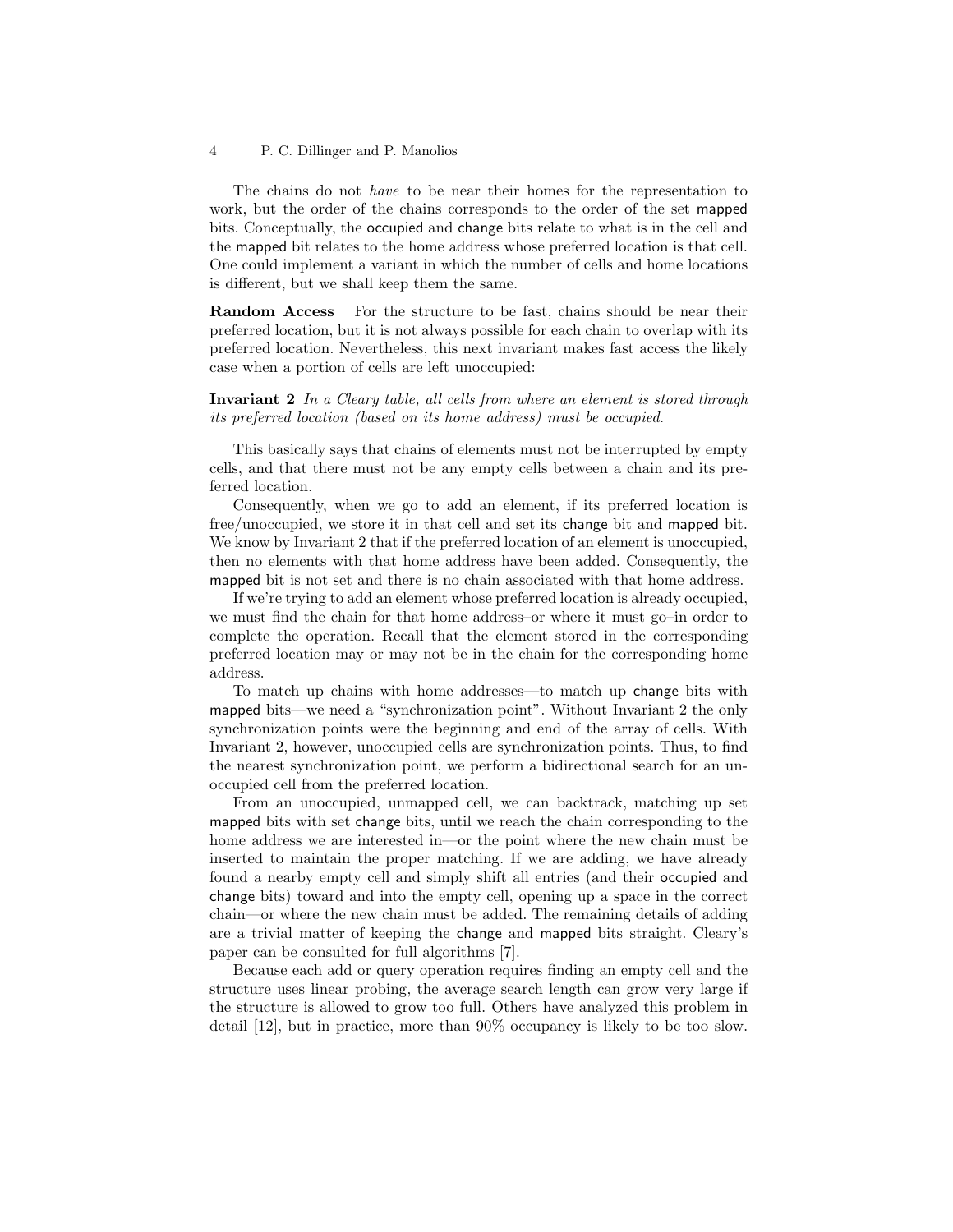We default to allowing no more than 85% occupancy. Note, however, that the searching involves linear access to memory, which is typically much less costly than random access.

Eliminating occupied bits The last invariant was originally intended to speed up lookups, but we show how it can be used to eliminate the occupied bits:

Invariant 3 In a Cleary table, all entries in a chain are put in low-to-high unsigned numerical order.

This makes adding slightly more complicated, but probably does not affect much the time per visited list operation, in which all negative queries become adds.

With Invariant 3, the occupied bits are redundant because if we fill all unoccupied entries with all zeros and make sure their change bit is unset, then entries with all zeros are occupied iff their change bit is set. This is because entries with all zeros will always be first in their chain, so they will always have their change bit set.

This optimization does seem to preclude the encoding of multisets by repeating entries, because only one zero entry per chain is allowed under the optimized encoding. It seems this is not a problem for visited lists, but will complicate the combination of adaptation and stack matching.

The figure in Appendix B shows what happens to the data in a Cleary table as elements are added. The first two additions are simple, but each of the next three has unique, potentially tricky aspects to it.

Analysis As briefly mentioned, we will use this structure to store exactly inexact hashes of the visited states. This makes the probabilistic behavior relatively easy to analyze. If the hashes are b bits long with a bits used for the home address, the structure has  $2^a$  cells of  $b - a + 2$  bits each. Let n be the number of cells occupied, which is also the number of states recognized as new. The probability of the next new state appearing to have already been visited is  $f = n/2^b$ . The expected number of new states falsely considered visited until the next one correctly recognized as new is  $f/(1-f)$ . (For example, when  $f = 0.5$ , we expect  $0.5/(1-0.5) = 1$  new state falsely considered visited per new state correctly recognized as new.) Thus, the *expected hash omissions* after recognizing  $n$  states as new is

$$
\hat{o}_{\text{CT}}(n,b) = \sum_{i=0}^{n-1} \frac{n/2^b}{1 - n/2^b} \approx n \frac{2^b}{n} \int_0^{n/2^b} \frac{f}{1 - f} df = -n - 2^b \ln\left(1 - \frac{n}{2^b}\right) \tag{1}
$$

Note that floating-point arithmetic, which is not good at representing numbers very close to 1, is likely to give inaccurate results for the last formula. Here are simpler bounds, which are also approximations when  $n \ll 2^b$ :

$$
\frac{n(n-1)}{2^{b+1}} = \frac{n-1}{2} \cdot \frac{n/2^b}{1} \le \hat{o}_{\mathsf{CT}}(n, b) \le \frac{n-1}{2} \cdot \frac{n/2^b}{1 - n/2^b} = \frac{n(n-1)}{2^{b+1} - 2n} \tag{2}
$$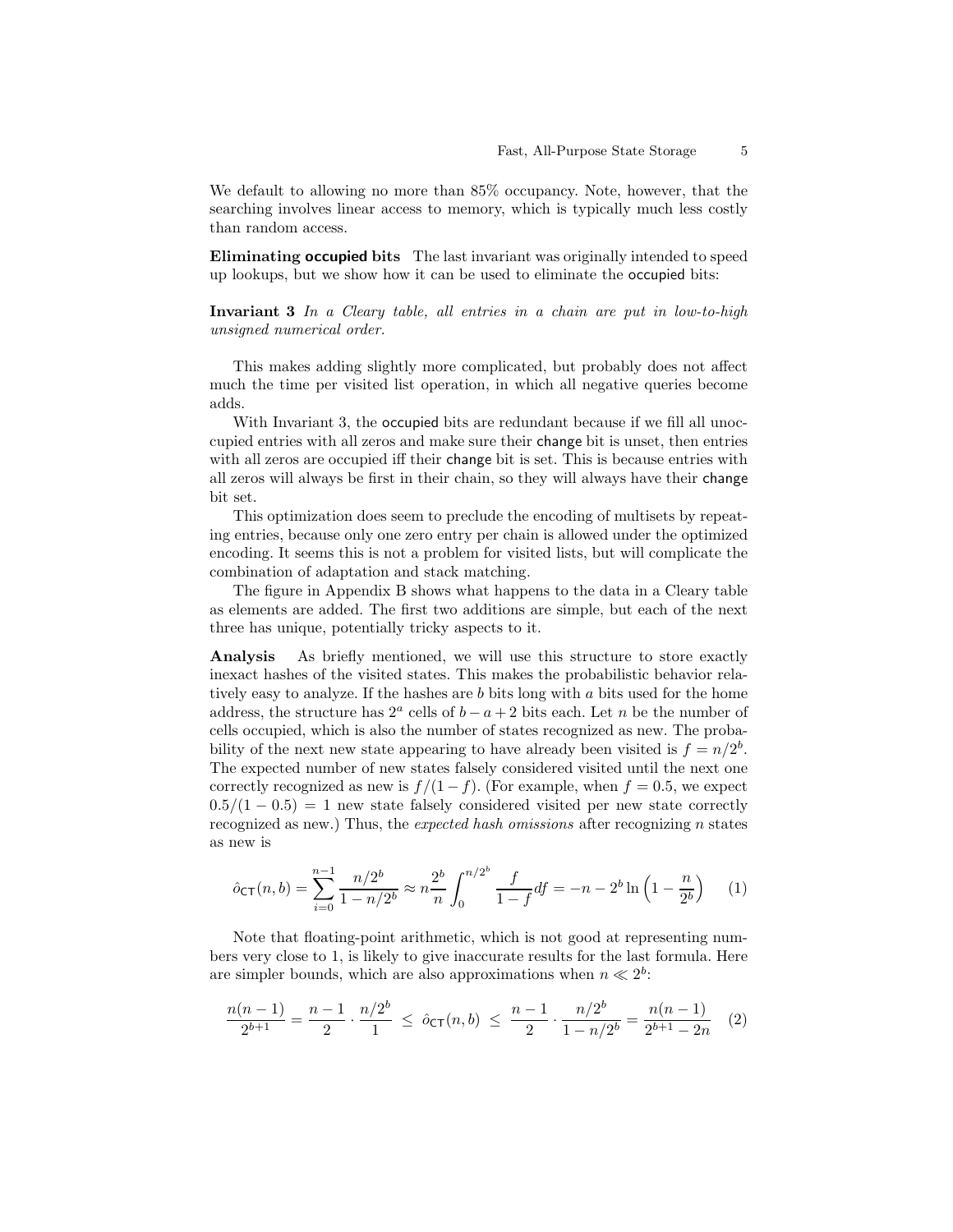For example, consider storing states as  $b = 58$ -bit hashes in  $2^{28}$  cells. There are then  $a = 28$  address bits and  $58-28+2=32$  bits per cell. That is correct: a Cleary table can store any  $2^{28}$  58-bit values using only 32 bits for each one. If we visit  $n = 2 \times 10^8$  states, we expect 0.06939 hash omissions (all approximations agree, given precise enough arithmetic). Consequently, the probability of any omissions is less than 7%. The structure is about 75% full, which means the structure is using about 43 bits per visited state.

Non-powers of 2 The problem of creating a Cleary table of hash values with a number of cells (and home addresses) that is not a power of two can be reduced to the problem of generating hash values over a non-power-of-two range. Take how many cells (home addresses) are desired, multiply by  $2^{b-a}$  (the number of possible entry values), and that should be the number of possible hash values. In that case, stripping off the address bits—the highest order bits of the hash value—results in addresses in the proper range.

### 3 Fast Adaptation

Here we describe how to adapt a Cleary table of hash values to accomodate more values in the same space, by forgetting parts of the stored hash values. The basis for the algorithms is a useful "closest-first" traversal of the table entries. In this paper, we use this in doubling the number of cells, by cutting the size of each in half, and in converting the table into certain Bloom filters. Both of these can be done in place making only local modifications throughout the structure (no random accesses).

### 3.1 Twice as many, Half the size

Consider the difference between a Cleary table with cells of size  $2^{j} = b - a + 2$ bits and one with cells of half that size,  $2^{j-1} = b' - a' + 2$  bits. If they are the same size overall, then the second has twice as many addresses—one more address bit:  $a' = a + 1$ . If the elements added to these are prefixes of the same set of hash values, they will have similar structure. Each home address in the first corresponds to two home addresses in the second, so each mapped home address in the first will have one or both of the corresponding home addresses in the second mapped. In fact, the left-most (highest) bit of an entry in the first determines which of the two corresponding home addresses it has in the second. Thus, the entries in the second have one less bit on the left, which is now part of the home address, and  $2^{j-1} - 1$  fewer on the right. Only the  $2^{j-1} - 1$  bit on the right are truly missing in the second structure; that is half of the  $2<sup>j</sup> - 2$  bits per entry in the first structure.

For example, if  $j = 5$  and  $a = 20$ , the first structure has  $2^5 = 32$  bits per cell,  $32 - 2 = 30$  bits per stored entry, and each element is  $30 + 20 = 50$  bits. The second structure has 16 bits per cell,  $16 - 2 = 14$  per stored entry,  $20 + 1 = 21$ address bits, and  $14+21=35$  bits per element. The second effectively represents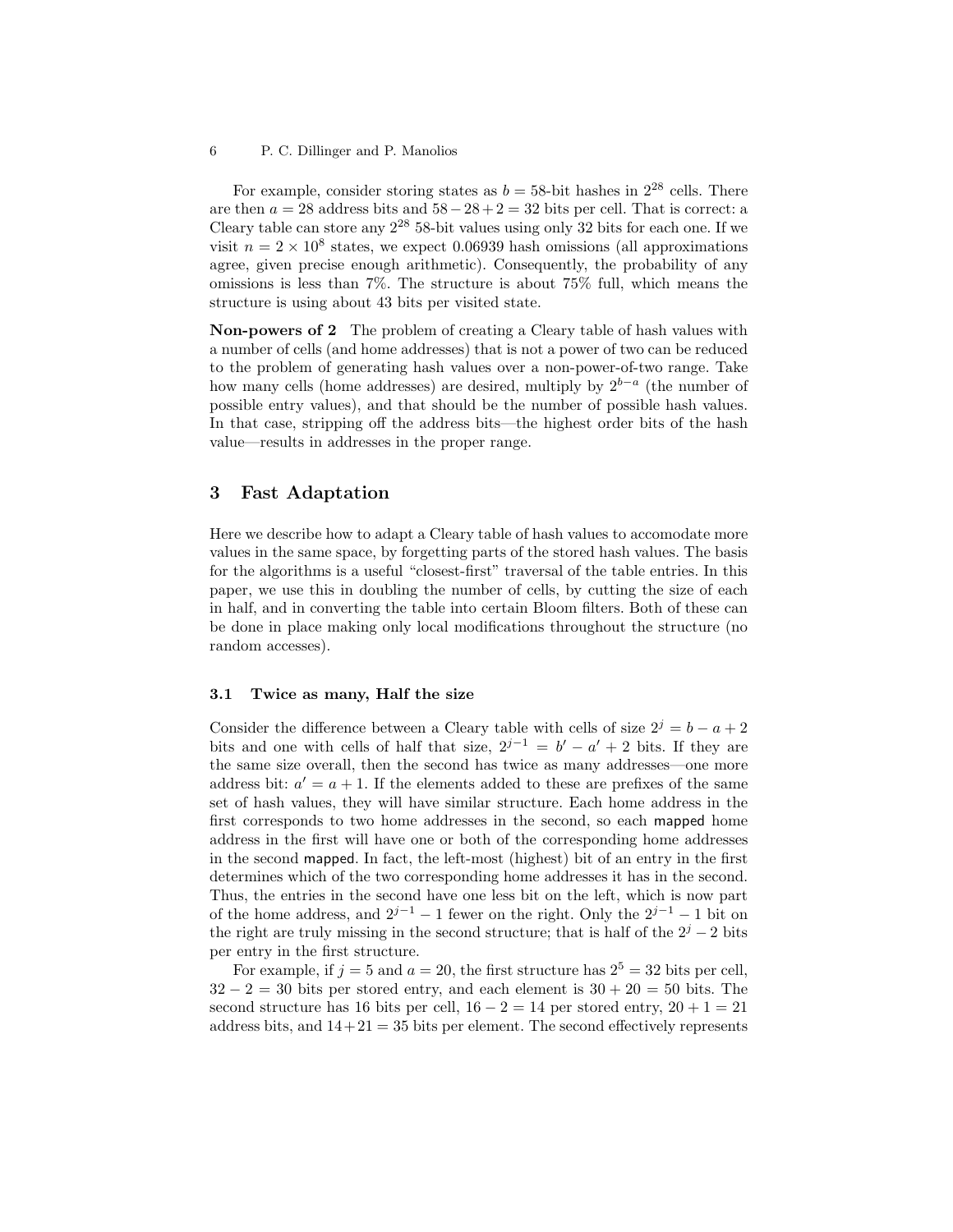$30/2 = 15$  fewer bits per element. Both structures are  $32 \times 2^{20}$  bits or 4 megabytes overall.

Converting from the first to the second requires careful attention to two things: (1) making sure the new mapped and change bits are updated properly, as each one set in the old structure could entail setting one or two in the new, and (2) making sure to shift elements toward their preferred location, displacing any empty cells in between. These correspond to preserving Invariant 1 and Invariant 2 respectively. Preserving Invariant 3 is just a matter of keeping elements in the same order. In fact, if a chain becomes two in the new structure, Invariant 3 guarantees that all elements in the new first chain are already before elements of the new second chain, because elements with the highest-order bit 0 come before those with highest-order bit 1!

A naive approach that converts the data entries in order from "left" to "right" or "right" to "left" fails. As we iterate through the chains, we need to update the new mapped bits according to the presence of new chains, and those mapped bits might be off to either side of the chains. The problem is that half of the new mapped bits are where old data entries are/were, and we cannot update mapped bits on the side where we have not processed. We could queue up those new mapped bits and update them when we get there, but the queue size is technically only bounded by the length of the whole structure.

A preferable solution should only process data entries whose new mapped bit lies either in the cell being processed or in cells that have already been processed. We can solve this problem with a traversal that processes entries in an order in which all entries between an entry and its preferred location are processed before that entry is processed.

#### 3.2 Closest-first traversal

It turns out that virtually any in-place, fast adaptation we want to do on a Cleary table can be done by elaborating a traversal that processes the entries between any given entry and its preferred location before processing that entry. This traversal can be done in linear time and constant space. All accesses to the table are either linear/streaming or expected to be cached from a recent linear access.

The following theorem forms the basis for our traversal algorithm:

Theorem 1 In a Cleary table, the maximal sequences of occupied cells can be divided uniquely into subsequences all with the following structure:

- $-$  Zero or more "right-leaning" entries each with its preferred location higher than its actual location, followed by
- $-$  **One** "pivot" entry at its preferred location, followed by
- Zero or more "left-leaning" entries each with its preferred location lower than its actual location.

Proof Idea Proof is by induction on the number of pivots in a maximal sequence, using these lemmas: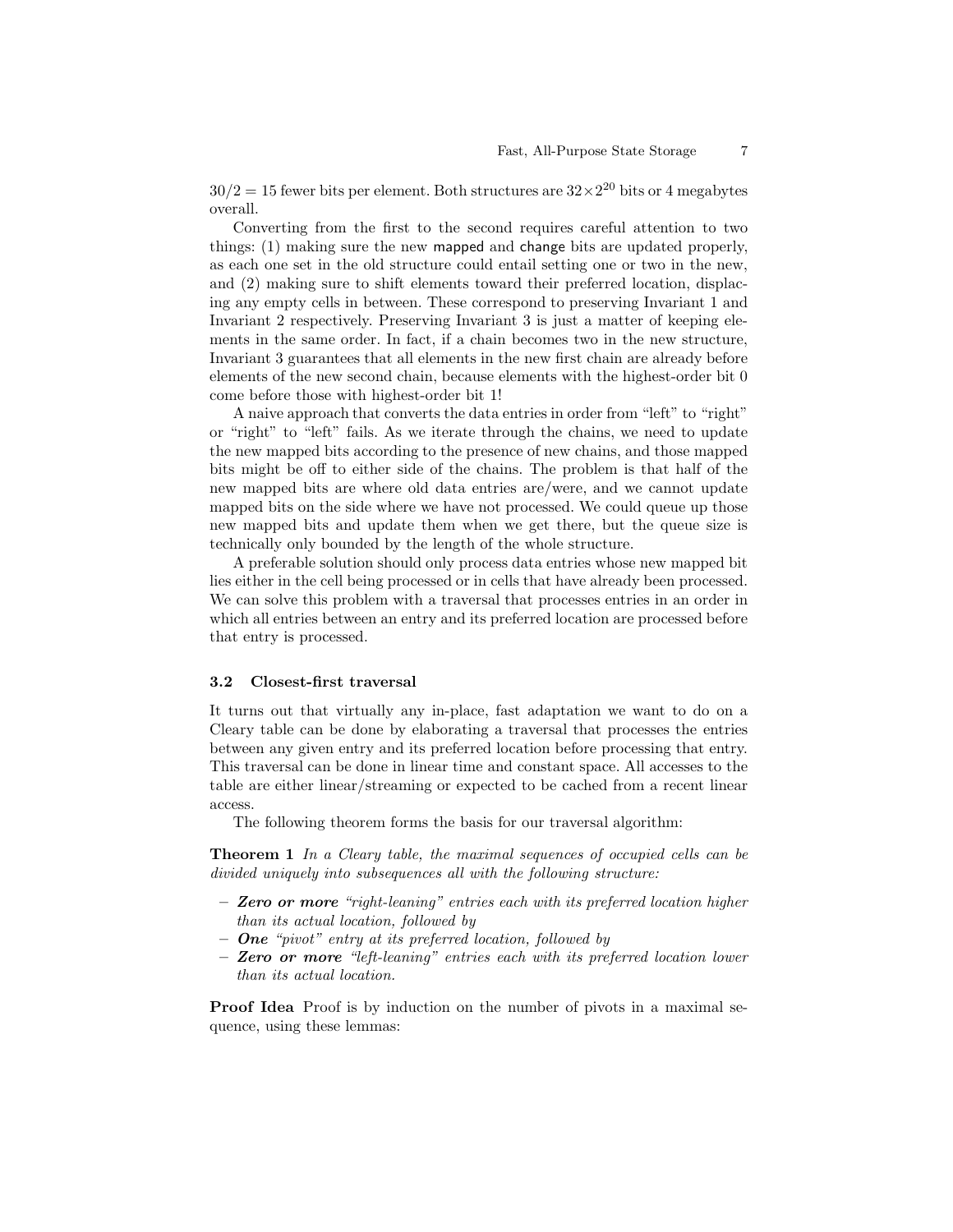- An entry in the first cell of the structure is not left-leaning, and an entry in the last cell is not right-leaning. (This would violate Invariant 1 or how change bits are implicitly connected to mapped bits.)
- An entry adjacent to an unoccupied cell cannot be leaning in the direction of the unoccupied cell. (This would violate Invariant 2.)
- A left-leaning entry cannot immediately follow a right-leaning entry. (Such entries would be in different chains and violate how change bits are implicitly connected to mapped bits.)  $\Box$

This theorem solves the bootstrapping problem of where to start. We start from each pivot and work our way outward. To minimize the traversing necessary to process entries in an acceptable order, we adopt this order within each subsequence: process the pivot, process the right-leaning entries in reverse (right-to-left) order, and then process the left-leaning entries in (left-to-right) order.

When implementing this traversal, the only scanning that is required when not processing entries is in finding the pivot. The right edge of the subsequence can be determined as left-leaning entries are processed.

### 3.3 Building on the traversal

A corollary of Theorem 1 is that processing entries in this order guarantees that processing the (old or new) home location of an entry will never come after the processing of that entry. This allows us to compact cells to half their size and update mapped and change bits accordingly without overwriting unprocessed cells. (That handles Invariant 1.)

Storing entries near their preferred location (Invariant 2) can also be handled in the same elaborated traversal. We store the pivot entry in the new cell that is its preferred location. For processing the right-leaning entries, we keep track of the "next" new location, which is the one just before (left of) the new cell we most recently put an entry into. Each right-leaning entry will be placed at the minimum (left-most) of that "next" location and the entry's preferred location. We do the symmetric thing for left-leaning entries. This procedure guarantees Invariant 2 because it places each entry either at its preferred location, or adjacent to an entry (which is adjacent to an entry . . . ) which is at that preferred location.

### 3.4 Our Design

Cell sizes should be a powers of two to allow for repeated cutting in half. Our current design starts with 64 bits per cell. If there are, say,  $2^{28}$  cells  $(2 \text{ GB})$ , states are stored as  $62 + 28 = 90$  bit hash values. The probability of any omissions is theoretically one in billions. Jenkins' hash functions are fast and behave according to expectation [13]. Thus, the only tangible benefit of allowing larger values is psychological, and it might require more hash computation.

<sup>8</sup> P. C. Dillinger and P. Manolios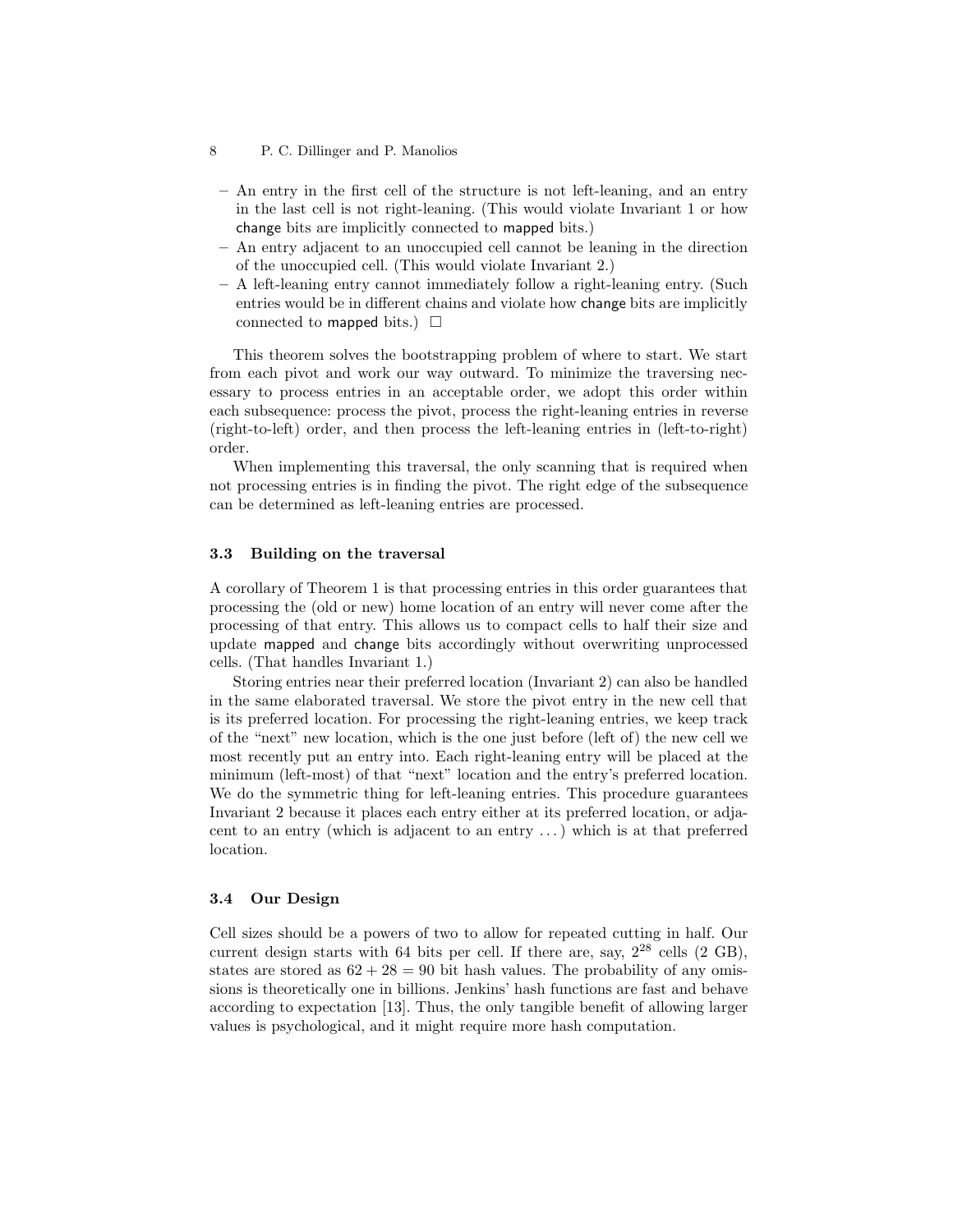Recall that the structure becomes unacceptably slow beyond about 90% occupancy. Thus, when an occupancy threshold is reached (default 85%), we convert from 64 to 32, from 32 to 16, and from 16 to 8. We do not go from 8 to 4. Consider what a Cleary table with 4 bits per cell would be like. Two bits are metadata and two bits are left for the entry. Each cell contains only one of four possible entries. But each cell is four bits long. This means we could represent sets of values with the same number of bits using the same amount of memory just by using them as bit indexes into a bit vector, and that would allow us to add any number of such values. That would be the same as a  $k = 1$  Bloom filter. You could also think of it as a Cleary table with just mapped bits; entries are 0 bits, so no need for change bits. In other words, a Cleary table with 4 bits per cell is no more accurate than a  $k = 1$  Bloom filter, cannot accomodate as many elements, and might be noticeably slower.

Thus, we choose to convert from an 8-bit-per-cell Cleary table into a Bloom filter. We actually convert into a special  $k = 2$  Bloom filter, but let us first examine how to convert an 8-bit-per-cell Cleary table into a single-bit  $(k = 1)$ Bloom filter.

#### 3.5 Adapting to Bloom filter

Adapting a Cleary table using 8 bits per cell into a single-bit  $(k = 1)$  Bloom filter is incredibly easy using the traversal. To turn an old entry into a Bloom filter index, we concatenate the byte address bits with the highest three data bits, from the six stored with each old entry. This means that setting the Bloom filter bit for each old entry will set one of the eight bits at that entry's preferred location. In other words, only bytes that had their mapped bits set will have bits set in the resulting Bloom filter. Using the same "closest-first" traversal guarantees that entries are not overwritten before being processed.

Unfortunately, single-bit Bloom filters omit states so rapidly that they often starve the search before they have a high proportion of their bits set. Holzmann finds that setting three bits per state  $(k = 3)$  is likely to strike the right balance between not saturating the Bloom filter and not prematurely starving the search. Unfortunately, we cannot convert a Cleary table using 8 bits per cell into any structure we want. First of all, it needs to have locality in the conversion process, so that we can do the conversion in place. Second, it can only use as many hash value bits as are available in the 8-bit-per-cell Cleary table.

We believe the best choice is a special  $k = 2$  Bloom filter that has locality. It is well-known that forcing Bloom filter indices to be close to one another significantly harms accuracy, but we do not have much choice. The first index uses three of the six old entry bits to determine which bit to set. That leaves only three more bits to determine the second index, which can certainly depend on the first index. Running some simulations has indicated that it does not really matter how those three bits are used to determing the second index from the first; all that matters is that all three are used and that the second index is always different from the first.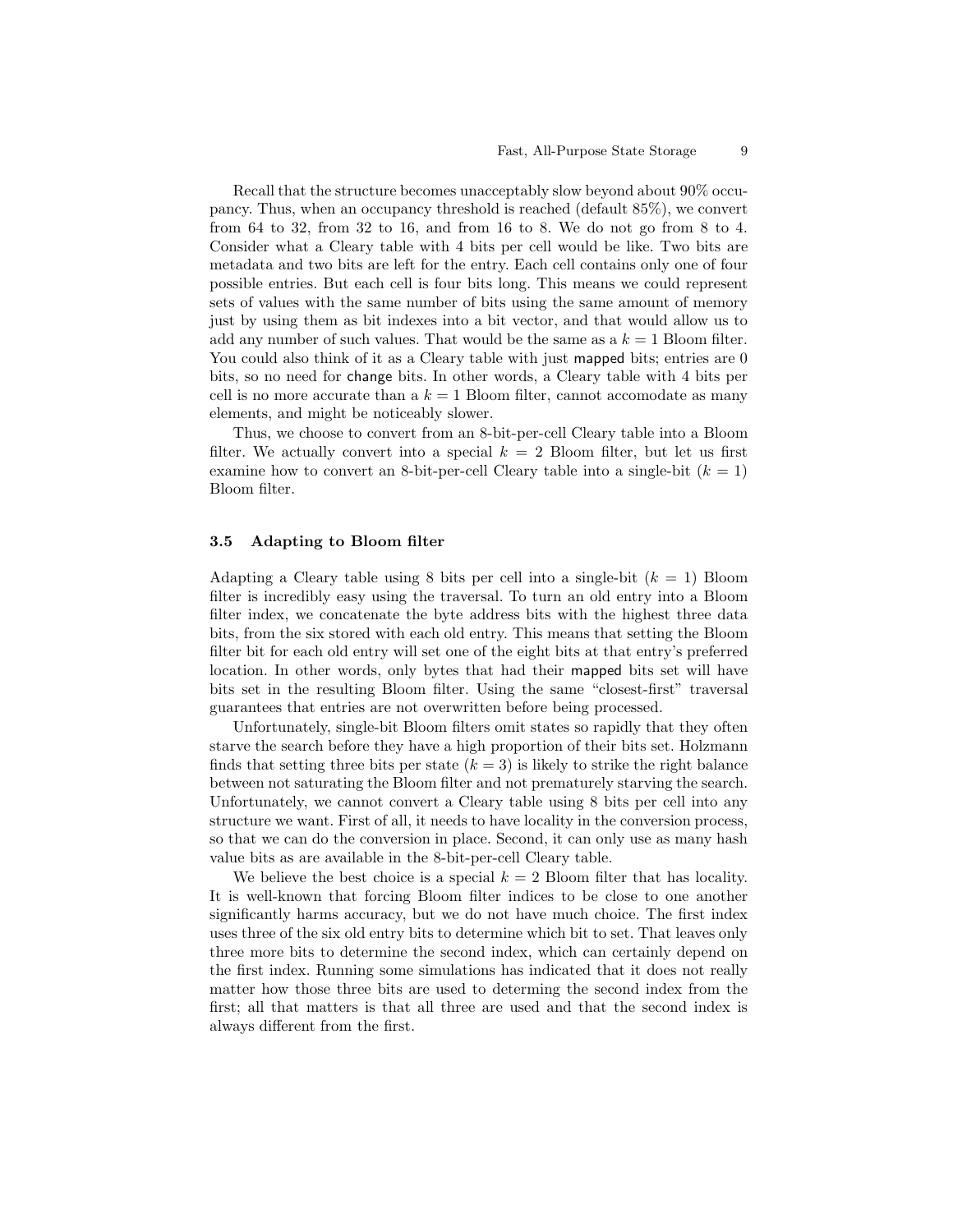We have decided that the easiest scheme to implement uses those three bits as a bit index into the next byte. Thus, the same address bits that determined the home addresses for the 8-bit Cleary table determine the byte for the first Bloom filter index. The first three entry bits determine the index within that byte, and the next three determine the index within the next byte.

Altering the conversion/adaptation algorithm to generate this structure is not too tricky. Recognizing that we cannot order our traversal to avoid the second indices overwriting unprocessed entries, we must keep track of the new byte value that should follow the right-most processed entry and not write it until the entry has been processed. That is the basic idea, anyway. Our implementation caches up to three bytes yet to be written: one left over from the previous subsequence, one to come after the pivot, and one more to work with while iterating down the "leaning" sides.

We can analyze the expected accuracy of this scheme by building on results from previous work [4]. This is a  $k = 2$  fingerprinting Bloom filter whose fingerprint size is 3 bits more than one index  $(\log_2 s = 3 + \log_2 m; s = 8m; s$  is the number of possible fingerprints and  $m$  is the number of bits of memory for the Bloom filter). Previous work tells us that a simple over-approximation of the expected hash omissions from a fingerprinting Bloom filter is the sum of the expected hash omissions due to fingerprinting, which we can compute using Equation 1 or 2 ( $b = 3 + \log_2 m$ ), and the expected hash omissions due to the underlying Bloom filter, which is roughly  $\sum_{i=0}^{n-1} (1 - e^{-2i/m})^2 \approx n(1 - e^{-2n/m})^2/2$ . Thus, our rough estimate is

$$
\hat{\rho}_{\text{BF}} \approx \frac{n(n-1)}{2(8m-n)} + \frac{n}{2} \left( 1 - e^{-2n/m} \right)^2 \tag{3}
$$

That formula and Equations 1 and 2 give the expected omissions assuming we had been using the given configuration since the beginning of the search. That is easily corrected by subtracting the expected hash omissions for getting to the starting conditions of each new configuration—had that configuration been used from the beginning. For each Cleary table configuration, we subtract the expected hash omissions for the starting number of occupied cells from the expected hash omissions for the ending number of occupied cells. Note that collapses can make the next starting number smaller than the previous ending number. We cannot easily be so exact with the Bloom filter, so we can just use the previous ending number as the starting number.

## 4 Search Stack Matching

Partial-order reductions play a central role in making contemporary explicitstate verifiers effective [14], by reducing the size of the state space that needs to be searched for errors. In many cases, the reduction is dramatic, such as making previously intractable problems tractable.

A typical implementation requires runtime support in the form of a "cycle proviso," which needs to know whether a state is on the DFS stack [9] or BFS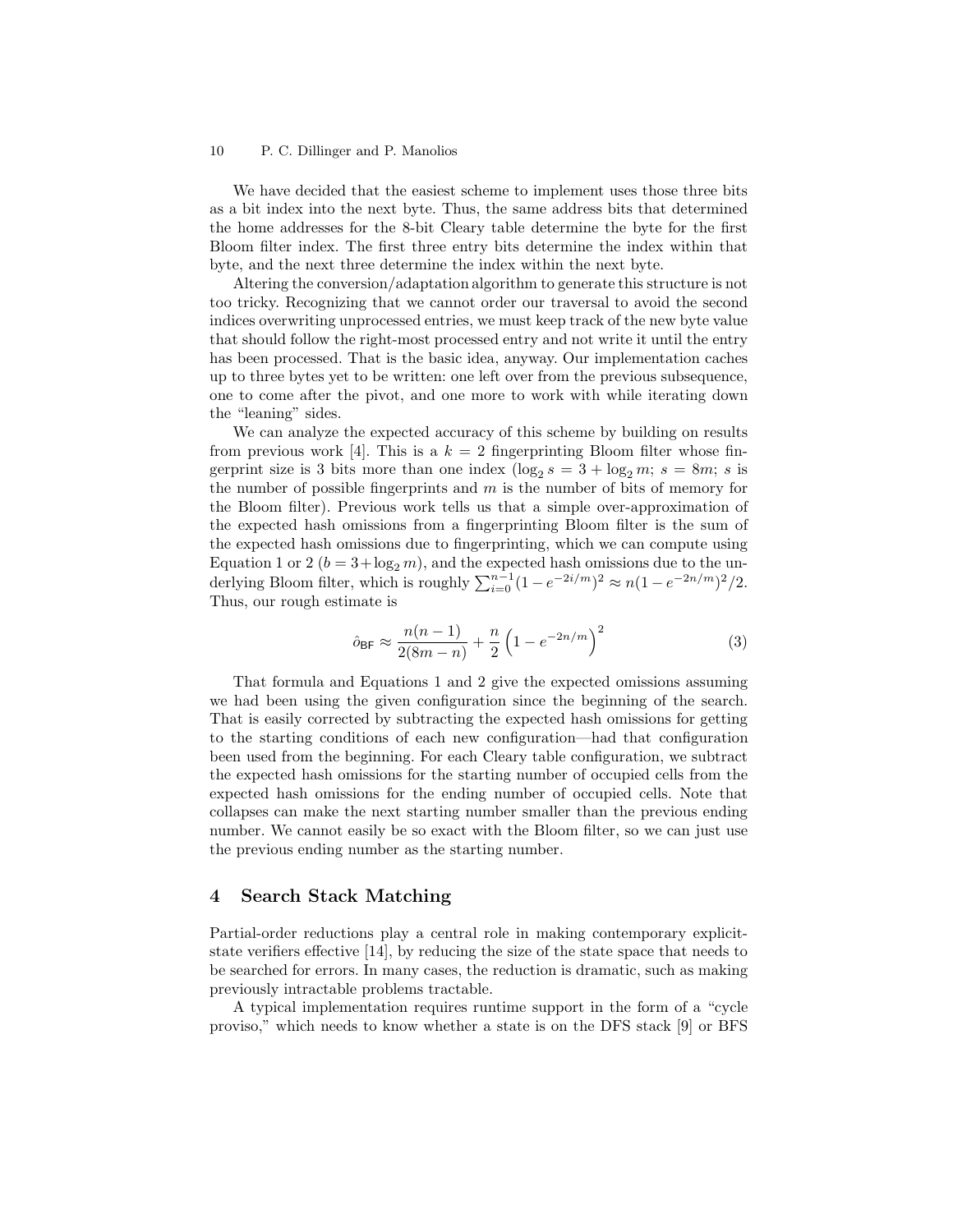queue [10] (depending on whether depth-first or breadth-first search is being used). We will refer to this as checking whether the state is active.

Combining with visited list A visited list based on cells, such as the Cleary table, can include a bit with each cell that indicates whether the state stored in that cell is active. This can be a compact option since no other random-access structure with this data is required. However, the relative size of the stack or queue can be small enough that the vast majority of active bits would be zero and a separate structure would be more compact.

Speed should favor the unified structure, because separate lookup is not required to check whether a state is active. Marking the state as active can also "piggy-back" on the initial look-up by saving the cell location where the new entry was just placed.

Accuracy is also a strong point of the unified structure. Specifically, stack/queue matching is 100% accurate whenever the visited list is accurate. Using a separate structure that is independently inaccurate could lead to imprecise reductions and error omission even if the visited list causes no omissions.

Complications Despite the fact that multiple states can map to the same value at the same address in a Cleary table (or other "hash compaction" scheme), there is not traditionally a need to account for multiple stack entries per stored value, because only one such state would ever be recognized as new and, therefore, only one can ever be active.

But our adaptive Cleary tables can have more than one state on the stack that each map to the same table entry. When shrinking cells, some pairs of entries will no longer be distinguishable and are collapsed into one. (One of each such pair would have been a hash omission if the new cell size had been used from the beginning!) If both states are on the stack, however, we prefer to be able to say that there is more than one state on the stack matching a certain entry. Cleary's table representation allows duplicate entries, so in these rare cases, perhaps we could duplicate the entry for each matching state on the stack. However, our optimization that allowed only two metadata bits per state assumed that an entry of all zeros would be at the beginning of a chain, and if we allow more than one entry of all zeros in a chain, this is no longer the case. However, the only case in which we want to have duplicate entries is when each of those entries needs to have its active bit set. As long as the active bit is set, therefore, it would be possible to distinguish the entry from an unoccupied cell. When the state gets removed from the stack/queue, however, we would need to do something other than clearing the active bit and turning the duplicate all-zeros entry into an unoccupied cell (which could violate Invariant 2). Since deletion from a Cleary table is possible, we just delete the duplicate entry when its active bit is cleared. Our implementation deletes all such duplicates, not just all-zero entries, to (1) make room for more additions and (2) maintain the invariant that no state that is active has a matching entry in the Cleary table without its active bit set.

A final complication comes when the structure becomes a Bloom filter, which is not based on cells. For a single-bit Bloom filter, we could have an active bit for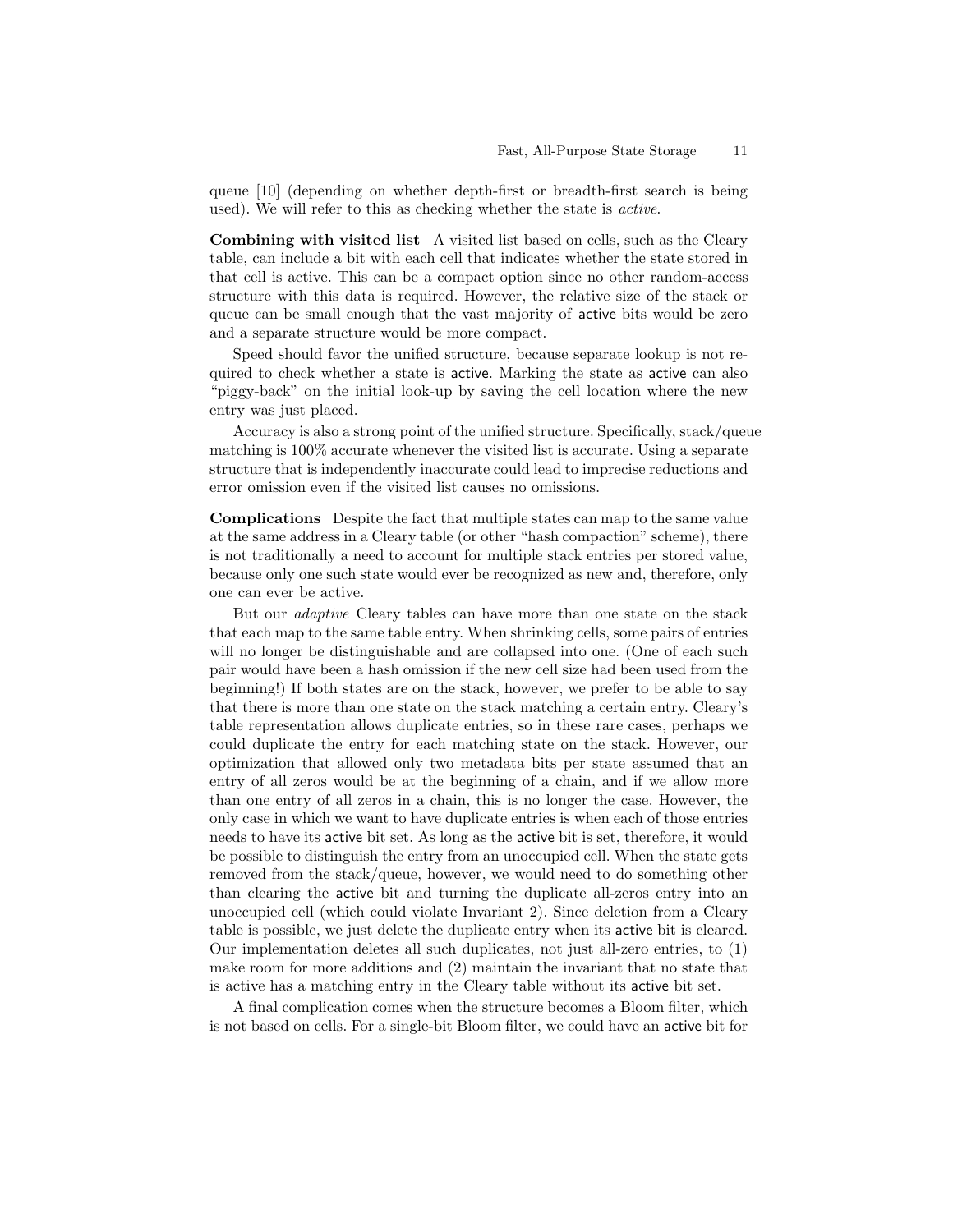each bit, but that would be a waste of space considering what a small proportion of visited states are typically on the stack. There is also the problem that a Cleary table with 8 bits per cell and an active bit in each cell only has five entry data bits per cell. Ideally, we want a two-bit Bloom filter that uses all five bits and takes up more space than the active information. Here's a design: use two bits per byte as a counter of the number of active states whose home is/was this byte. That leaves 6 bits of each byte for the Bloom filter. If we set two bits per state, one in the home and one in the following byte, that is 36 possibilities for states whose home is this byte. The 5 bits of data left allow us to cover 32 of those 36 possibilities. Mapping those 5-bit values to pairs of indices 0..5 is efficient with a small look-up table. This makes it easy to spread indices somewhat evenly over that range, but all six bit indices cannot have the exact same weight/likelihood.

### 5 Validation

We have implemented the schemes described in a modified version of SPIN 5.1.7 and use that for all of the experimental results. Our implementation also outputs the expected hash omission numbers based on formulas given.

Timing results were taken on a 64-bit Mac Pro with two quad-core Intel Xeon processors running at 2.8 GHz. The machine has 8GB of main memory and 12MB of L2 cache per quad-core processor.

### 5.1 Accuracy

In this section we demonstrate the accuracy advantages of our adaptive Cleary+ Bloom structure as compared to the standard  $k = 3$  bitstate approach. To the extent that can be done with a reasonable amount of computation, we validate our scheme's accuracy against that predicted by formulas given above.

Setup The main accuracy test of Figure 1 has an artificial aspect to it, and we explain that here. A typical protocol is subject to what we call the transitive omission problem [4]. States omitted from a lossy search can be put in two categories: hash omissions, those states that were falsely considered not new by the visited list, and transitive omissions, those states that were never reached because other omissions made them unreachable. Clearly, if there are zero hash omissions, there are zero transitive omissions. But when there are hash omissions, we do not reliably know how many transitive omissions resulted. In well-behaved protocols, there tends to be a linear relationship, such as two transitive omissions per hash omission.

Despite the transitive omission problem—or perhaps because of it—minimizing expected hash omissions is key to maximizing the accuracy of a search. This approach also minimizes the probability of any omissions and maximizes the expected coverage of the state space, two other metrics that might be more tangible to users but are not as universal for analytically ranking the expected accuracy of searches. Note that when the expected hash omissions is less than about 0.1, it approximately equals the probability of no omissions.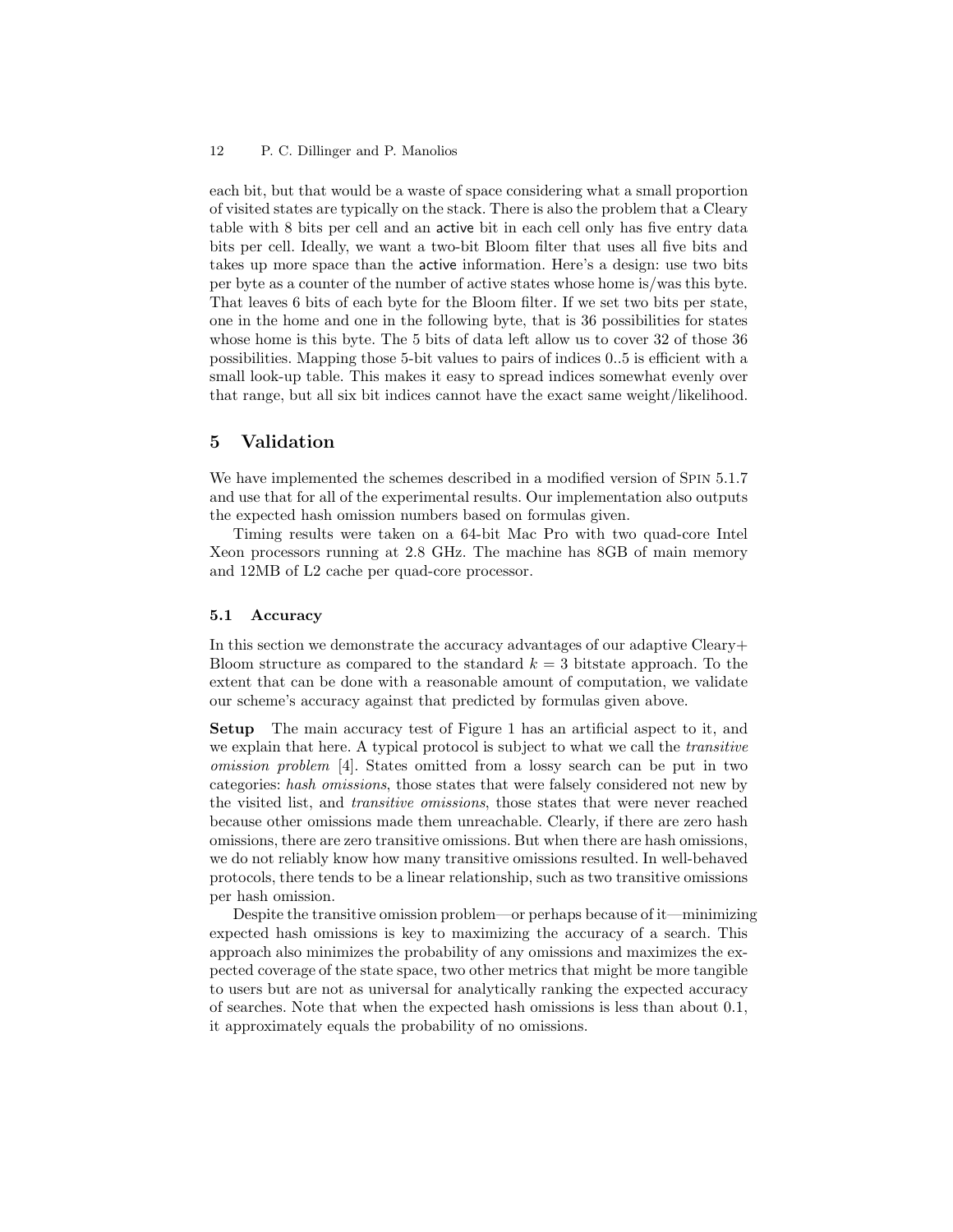To measure hash omissions and compare those results against our mathematical predictions, we generated a synthetic example that is highly connected and, therefore, should have almost no transitive omissions. The model consists of a number starting at zero, to which we non-deterministically add 1 through 10 until a maximum is reached. Choosing that maximum allows us to manipulate the size of the state space, as we have done to get the results in Figure 1.



Fig. 1. This graph compares the predicted and observed accuracy of searches using our adaptive scheme and the standard  $k = 3$  bitstate scheme, using different DFS stack-matching schemes. The model is described in Section 5.1; it exhibits virtually no transitive omissions and allows the state space size to be manipulated. About 1MB total is available for visited and active state matching (see Section 5.1). Observation data points represent the average of 10-50 trials. Not enough trials were performed to observe any omissions from searches expecting full coverage with high probability. To avoid clutter, observations for many configurations are omitted but are analogously close to prediction. Predicted values are based on equations given in this paper.

Adaptive vs. Bitstate A quick examination of Figure 1 confirms that when memory is not highly constrained (left side), our visited list scheme ("Adaptive") is more accurate than (below) the standard bitstate approach ("Bitstate"). (For now, only consider the results using a chaining hash table for stack matching, "ChainTable.") For example, at around 200 000 states, our scheme has less than a 1 in 10 000 chance of any omissions while the bitstate scheme expects to have omitted about 10 states. When memory is highly constrained (right side), the two yield similar accuracy.

If we look at the "Adaptive, ChainTable" accuracies in more detail, we can see where the adaptations occur. When the expected omissions are near  $10^{-14}$ ,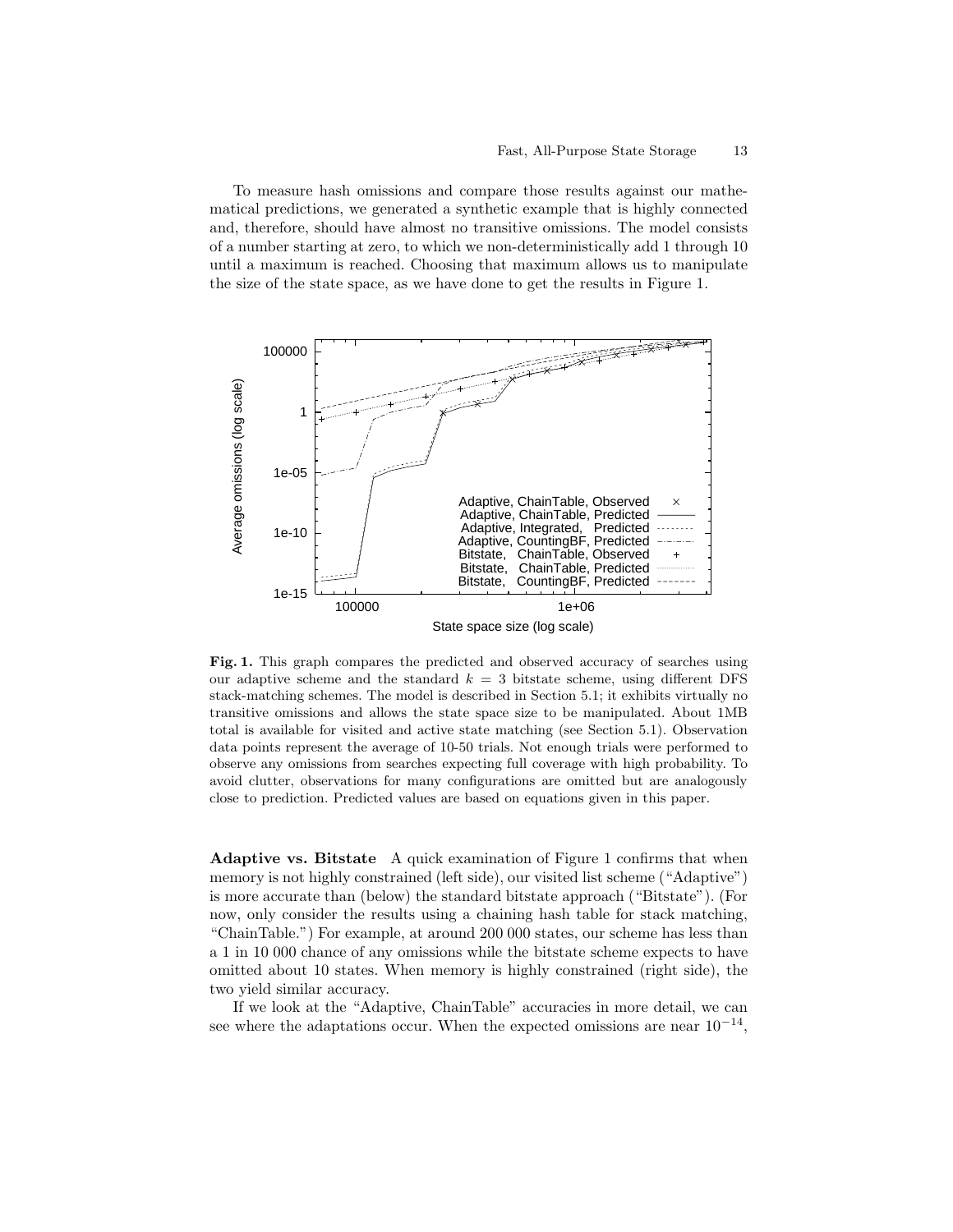it is still using 64 bits per cell. When the expected omissions jump to  $10^{-5}$ , it has changed over to 32 bits per cell. Near one omission, it is using 16 bits per cell. When it moves to 8 bits per cell, its accuracy is similar to the standard  $k = 3$  bitstate approach. The structure converts to the special  $k = 2$  Bloom filter around  $10^6$  states. The mathematical prediction overestimates a little at first because of the roughness of the approximation for fingerprinting Bloom filters, but it gets closer later.

No observations show up for the 64 and 32 bits per cell cases because no omissions were encountered in the tens of trials run for each state space size. At least a million trials would have been required to get good results for 32 bits per cell.

Figure 1 generalizes very easily and simply. These results are for 1 megabyte. To get the results for c megabytes, simply multiply the X- and Y-axis values by c. It is that simple. In other words, the proportion of states that are expected to be hash omissions under these schemes depends only on the ratio between states and memory, not on their magnitude. Unlike many classical structures, these schemes scale perfectly.

Also, the Jenkins hash functions [13] used by Spin are good enough that, for all non-cyptographic purposes, the relationships among reachable state descriptors in a model are irrelevant. The Jenkins hashes are effectively random.

Stack matching The "ChainTable" results of Figure 1 assume that a chaining hash table is used to match active states and that its memory size is negligible compared to the memory size of the visited list (see memory usage in Figure 2). This is the case for problems whose maximum depth is orders of magnitude smaller than the state space size. Because this approach is faster and usually more compact than what is currently available in SPIN(version 5.1.7)—but an application of classical techniques—we consider it state-of-the-art for this case. (See Appendix A for more information.)

The "CountingBF" results assume that a counting Bloom filter [15] that occupies half of available memory is used. This is the allocation usually used by Spin's CNTRSTACK method, and we consider it state-of-the-art for unbounded active lists that are dynamically swapped out to disk, as in Spin's SC ("stack cycling") feature. Note that a counting Bloom filter cannot overflow a fixed memory space as a chaining hash table can.

The important difference for Figure 1 is that only half as much memory is available to the visited list for the "CountingBF" results as for the "ChainTable" results—to accomodate the large counting Bloom filter. Thus, the counting Bloom filter approach is clearly detrimental to accuracy if the search stack is small enough to keep in a small area of memory (Figure 1). The  $(k = 2)$  counting Bloom filter is also relatively slow, because it always requires two random lookups into a large memory space; thus it is DRAM-intensive (see Figure 2). But if the search stack is large enough to warrant swapping out, the counting Bloom filter is likely to be a better choice (not graphed, but see memory usage in Figure 3).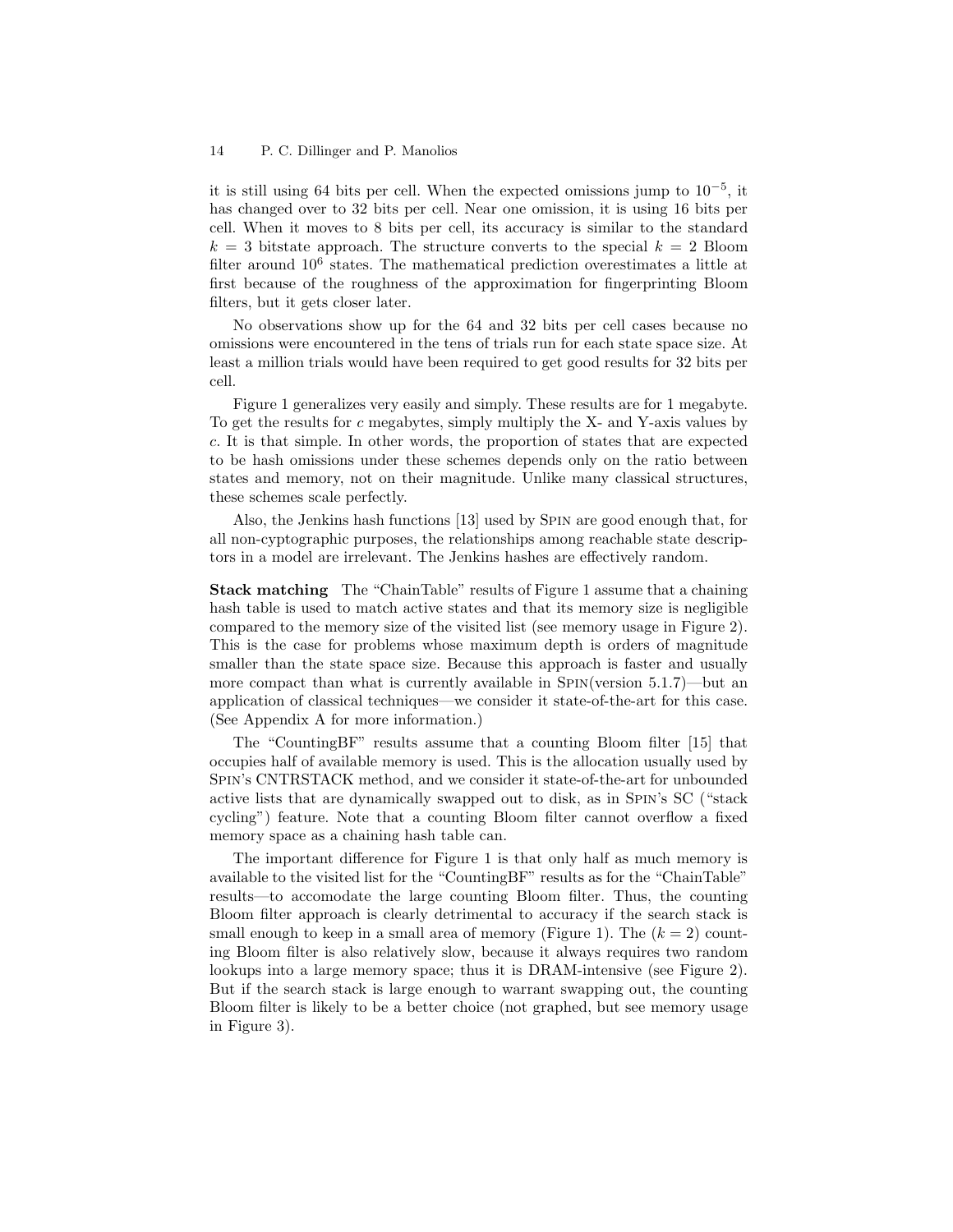Using our adaptive Cleary+Bloom structure allows a third option: integrating active state matching with visited state matching ("Integrated"), which is always preferable to the counting Bloom filter. Making room for the counting Bloom filter as a separate structure requires cutting the bits per entry by about half. Making room for one active bit in each cell only takes away one entry bit. The result is a doubling in the expected omissions, which is tiny compared to the impact of cutting cell sizes in half ("Adaptive, Integrated" vs. "Adaptive, CountingBF" in Figure 1).

### 5.2 Speed

Figure 2 confirms that the Cleary table is very fast when the structure is big and never gets beyond about half full. Plugging in a 64-bit Cleary table in place of  $k = 3$  bitstate increases speed by about 2.8% when running by itself. Using the Cleary table also for search stack matching increases that to 5.5%, unless using the counting Bloom filter with standard bitstate, which is 13.5% slower than the integrated Cleary structure.



Fig. 2. This plots the verification speed, in average time per state per process, of various visited and stack matching methods for one to six instances running in parallel on a multicore system. In this test, Cleary tables never became full enough to trigger adaptation algorithms. The model is PFTP with LOSS=1,DUPS=1,QSZ=5. Statevector is 168 bytes. Visited state storage is 1024MB, except for CountingBF, which is given 512MB each for the visited set and the counting Bloom filter stack. Depth limit of 1.5 million was beyond the maximum and required a relatively small amount of additional storage. 67.8M states results in about 127 bits per state.

The Cleary table with integrated matching of active states is the least affected by running in parallel with other model checker instances. Running six instances simultaneously slows each by about 9%, but running six instances of Spin's bitstate implementation slows them by about 20%. This can easily be explained by the fact that the Cleary table with integrated stack matching only needs one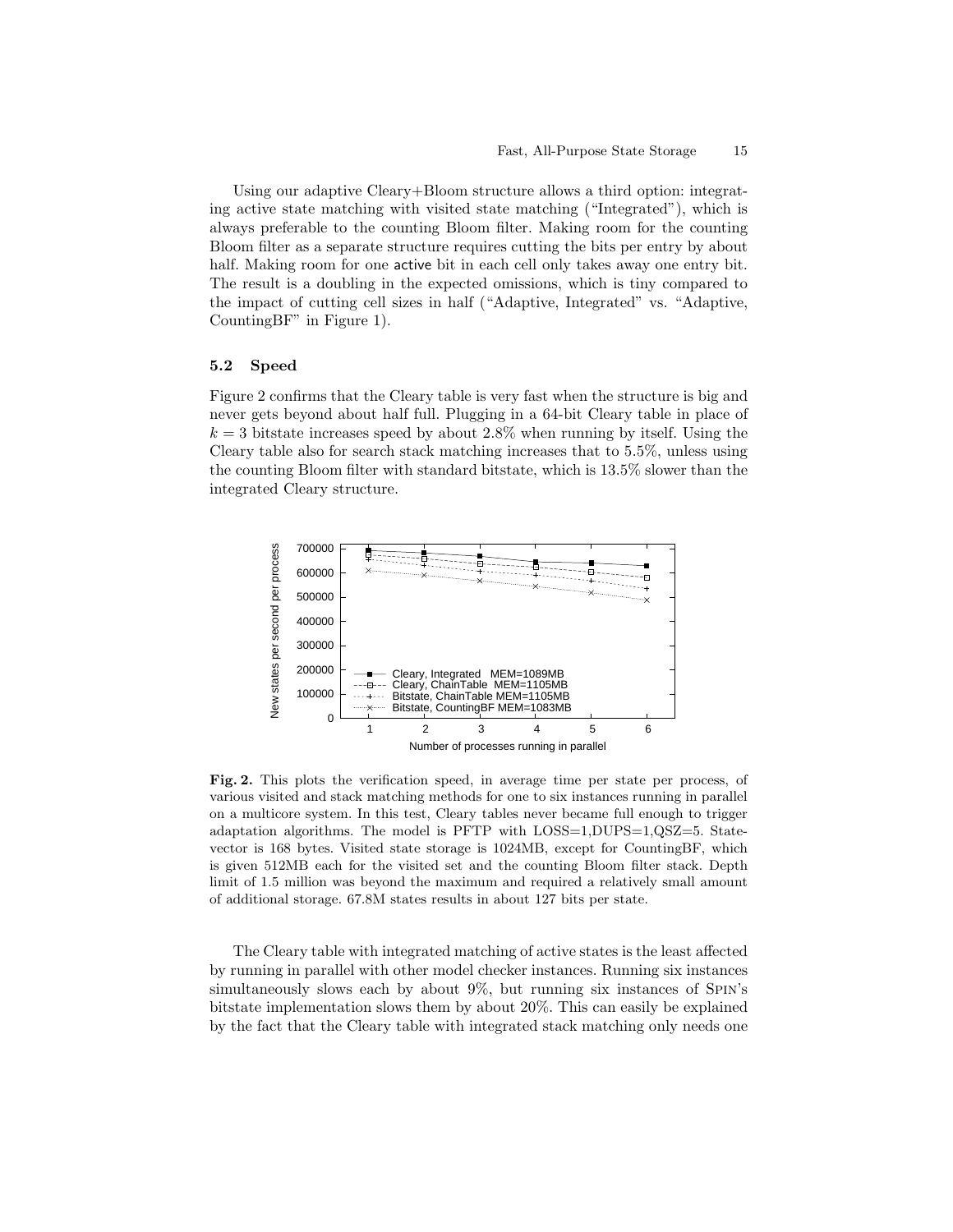random access to main memory to check/add a new state and/or check/add it to the search stack. The  $k = 3$  bitstate method with the counting Bloom filter stack requires five random accesses.



Fig. 3. This plots the verification speed, in average time per state, of our adaptive Cleary tables, allowed to fill to various occupancies before each doubling of the number of cells. The straight lines show  $k = 3$  bitstate performance with the specified stack matching scheme. Visited set is given 512MB, except for CountingBF(SC), which splits that equally between visited and active state matching. "Stack cycling" (SC) was used when supported to reduce memory requirements. Otherwise, depth limit of 3 million was needed to avoid truncation. The model is PFTP with LOSS=1,DUPS=1,QSZ=6. State-vector is 192 bytes. 170M states results in about 25 bits per state. All Cleary tables converted from 64 to 32 and 32 to 16 bits per cell. Those limiting to less than 65% occupancy also converted from 16 to 8 and had at least an order of magnitude more omissions. These results are for a single process running alone; results with four processes are slightly steeper and also cross the bottom line around 90%.

Figure 3 shows how the user can optimize more for speed or more for accuracy by setting the maximum occupancy before adaptation. All adaptive Cleary structures in this graph have had their number of cells doubled at least twice. Even so, the running times using our adaptive storage scheme is comparable to the standard bitstate scheme: faster in some configurations and slower in others.

60% was actually slower than 65% because the 60% doubled the number of cells right before it finished. It should be possible to avoid such scenarios with heuristics that predict how close to completion the process is. If near completion, higher occupancy should be allowed to avoid wasting time and accuracy. If not near completion, splitting sooner can save time in the long run with little impact on accuracy. Figure 3 supports these time claims, and Figure 1 supports these accuracy claims, because the most important factor in accuracy is the final cell size.

Another experiment, not graphed, exhibits how little time is needed for adaptation. We ran a 370 million state instance of  $PFTP(1,1,7)$  using 320 megabyte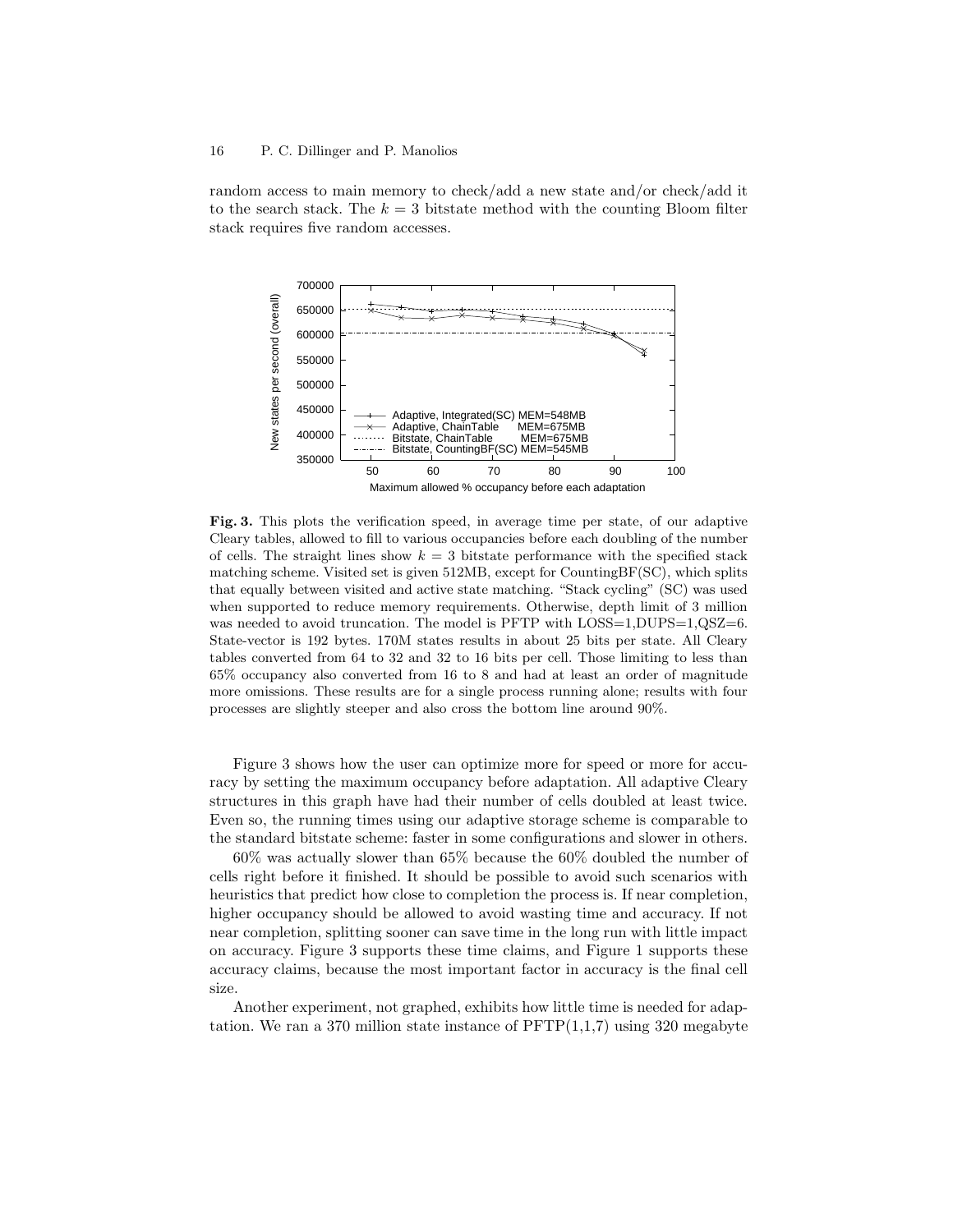instances of our adaptive structure, causing adaptation all the way down to a  $k = 2$  Bloom filter. Adaptation operations required 1.3-2.0% of the running time so far, with the total time spent on adaptation never exceeding 3.3% of the running time so far. This includes maximum allowed occupancies of 75% and 90%, with and without integrated active state matching, and 1 to 4 processes running simultaneously. Despite all the adaptations, "Adaptive, Integrated(SC)" was 7-18% faster and explored more states than "Bitstate, CountingBF(SC)" on the same problem given the same amount of memory. (Non-power of 2 memory size and significant time spent as a localized  $k = 2$  Bloom filter conferred advantages to our adaptive structure not seen in previous results.)

In other experiments not shown, we have noticed that the Cleary structure gains speed relative to competing approaches as memory dedicated to the structure grows very large. We suspect that this relates to higher latency per main memory access because of more TLB cache misses in accessing huge structures. If one compares the approaches using relatively small amounts of memory, findings are likely to be skewed against the Cleary table.

The biggest sensitivity to the particular model used is in how long it takes to compute successors and their hashes, which is closely tied the the state vector size. More computation there will tend to hide any differences in time required by different state storage techniques. Less will tend to inflate differences. There is little way for a different model to result in different speed rankings. The PFTP model used here for timings has a state vector size (about 200 bytes) that is on the low end of what might be encountered in large problems, such as those listed in Tables V and VI of [16].

### 6 Conclusion and Future Work

We have described a novel scheme for state storage that we believe has a future in explicit-state model checkers such as Spin. It has the flexibility to provide highassurance verification when memory is not highly constrained and good coverage when memory is highly constrained. In that sense, it is an "all-purpose" structure that requires no tuning to make good use of available memory.

In many cases, our scheme is noticably faster than SPIN's standard bitstate scheme. We believe this is due to its favorable access pattern to main memory: only one random look-up per operation. For example, when multiple processor cores are contending for main memory, our scheme is consistently faster. When supporting unbounded search stack/queue sizes, our scheme is consistently faster. Otherwise, the standard bitstate scheme is only a little faster once the number of states reaches about 1/100th the number of memory bits. At that point, bitstate has already omitted states while our scheme can visit twice that many with no omissions. Cleary's compact hash tables and our fast, in-place adaptation algorithm offer speed, accuracy, compactness, and dynamic flexibility that previous schemes fall well short of in at least one category.

We plan to extend this technique further. It should be possible to start a search storing full states and then adapt quickly in place to storing just hash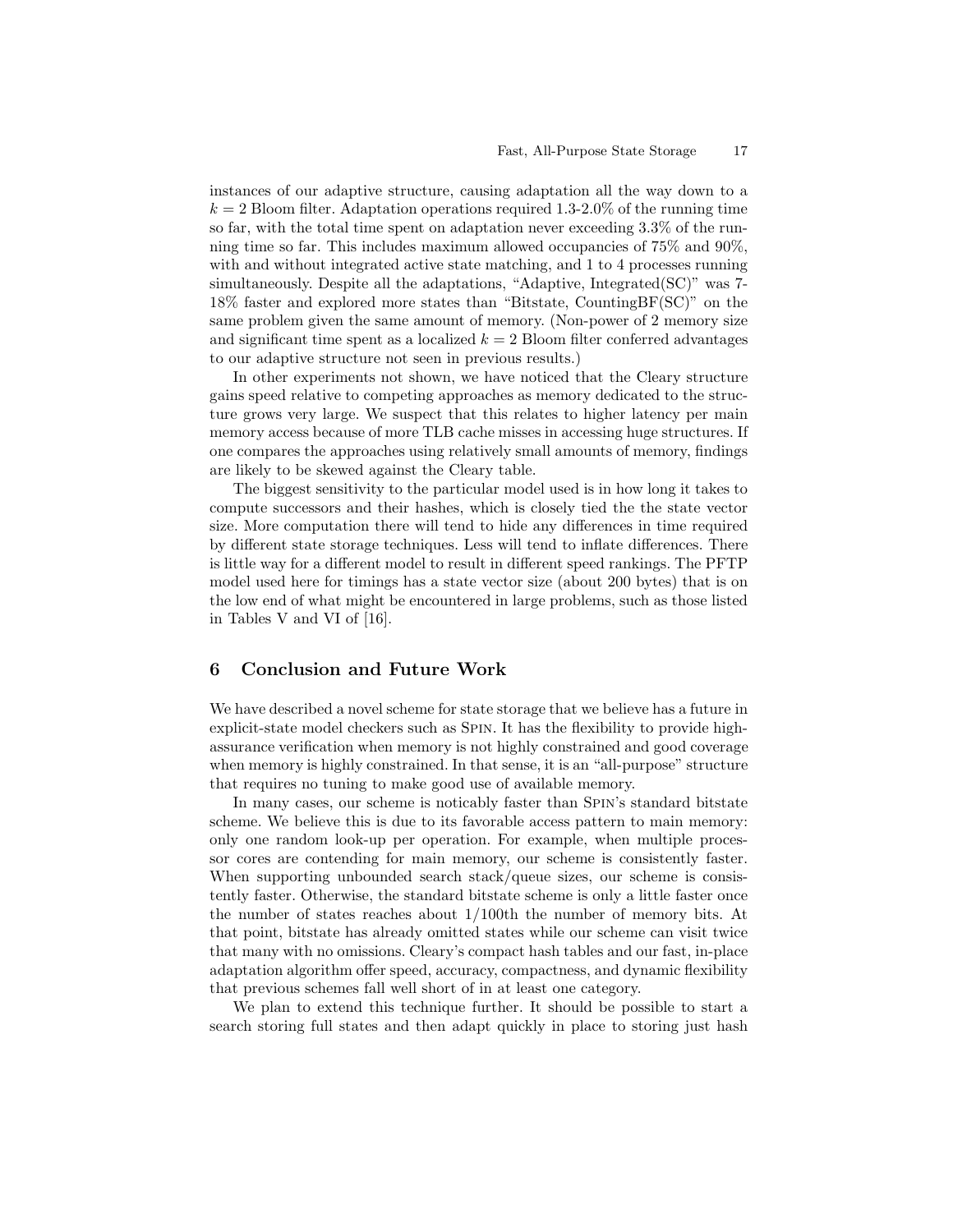values. This would provide the psychological benefit of exact storage for as long as possible. It should also be possible to make an intermediate adaptation step in between splitting cells in half. This is much trickier and would really only be prudent in contexts where state storage is not already such a big portion of execution time, but would reduce how far from optimal the accuracy is. In fact, we hope to demonstrate more formally how the scheme is "never far from optimal."

# References

- 1. Holzmann, G.J.: The Spin Model Checker: Primer and Reference Manual. Addison-Wesley, Boston, Massachusetts (2003)
- 2. Holzmann, G.J.: An analysis of bitstate hashing. In: Proc. 15th Int. Conf on Protocol Specification, Testing, and Verification, INWG/IFIP, Warsaw, Poland, Chapman & Hall (1995) 301–314
- 3. Bloom, B.H.: Space/time trade-offs in hash coding with allowable errors. Communications of the ACM  $13(7)$  (July 1970) 422-426
- 4. Dillinger, P.C., Manolios, P.: Bloom filters in probabilistic verification. In: Formal Methods in Computer-Aided Design (FMCAD) 2004. Volume 3312 of LNCS., Springer-Verlag (2004)
- 5. Stern, U., Dill, D.L.: A new scheme for memory-efficient probabilistic verification. In: IFIP TC6/WG6.1 Joint Int'l Conference on Formal Description Techniques for Distributed Systems and Communication Protocols, and Protocol Specification, Testing, and Verification. (1996) 333–348
- 6. Dillinger, P.C., Manolios, P.: Enhanced probabilistic verification with 3Spin and 3Murphi. In: 12th SPIN Workshop on Model Checking Software. Volume 3639 of LNCS., Springer-Verlag (August 2005)
- 7. Cleary, J.G.: Compact hash tables using bidirectional linear probing. IEEE Trans. Computers 33(9) (1984) 828–834
- 8. Pagh, A., Pagh, R., Rao, S.S.: An optimal bloom filter replacement. In: SODA '05: Proceedings of the sixteenth annual ACM-SIAM symposium on Discrete algorithms, SIAM (2005) 823–829
- 9. Holzmann, G.J., Peled, D.: Partial order reduction of the state space. In: First SPIN Workshop, Montrèal, Quebec (1995)
- 10. Bosnacki, D., Holzmann, G.J.: Improving spin's partial-order reduction for breadth-first search. In: 12th SPIN Workshop on Model Checking Software. Volume 3639 of LNCS., Springer (2005) 91–105
- 11. Carter, L., Floyd, R., Gill, J., Markowsky, G., Wegman, M.: Exact and approximate membership testers. In: STOC '78: Proceedings of the tenth annual ACM symposium on Theory of computing, ACM (1978) 59–65
- 12. Pagh, A., Pagh, R., Ruzic, M.: Linear probing with constant independence. In: STOC '07: Proceedings of the thirty-ninth annual ACM symposium on Theory of computing, New York, NY, USA, ACM (2007) 318–327
- 13. Jenkins, B.: http://burtleburtle.net/bob/hash/index.html (2007)
- 14. Clarke, E.M., Grumberg, O., Peled, D.: Model Checking. MIT Press (1999)
- 15. Fan, L., Cao, P., Almeida, J., Broder, A.Z.: Summary cache: a scalable wide-area Web cache sharing protocol. IEEE/ACM Transactions on Networking 8(3) (2000) 281–293
- 16. Holzmann, G.J., Bosnacki, D.: The design of a multicore extension of the spin model checker. IEEE Trans. Softw. Eng. 33(10) (2007) 659–674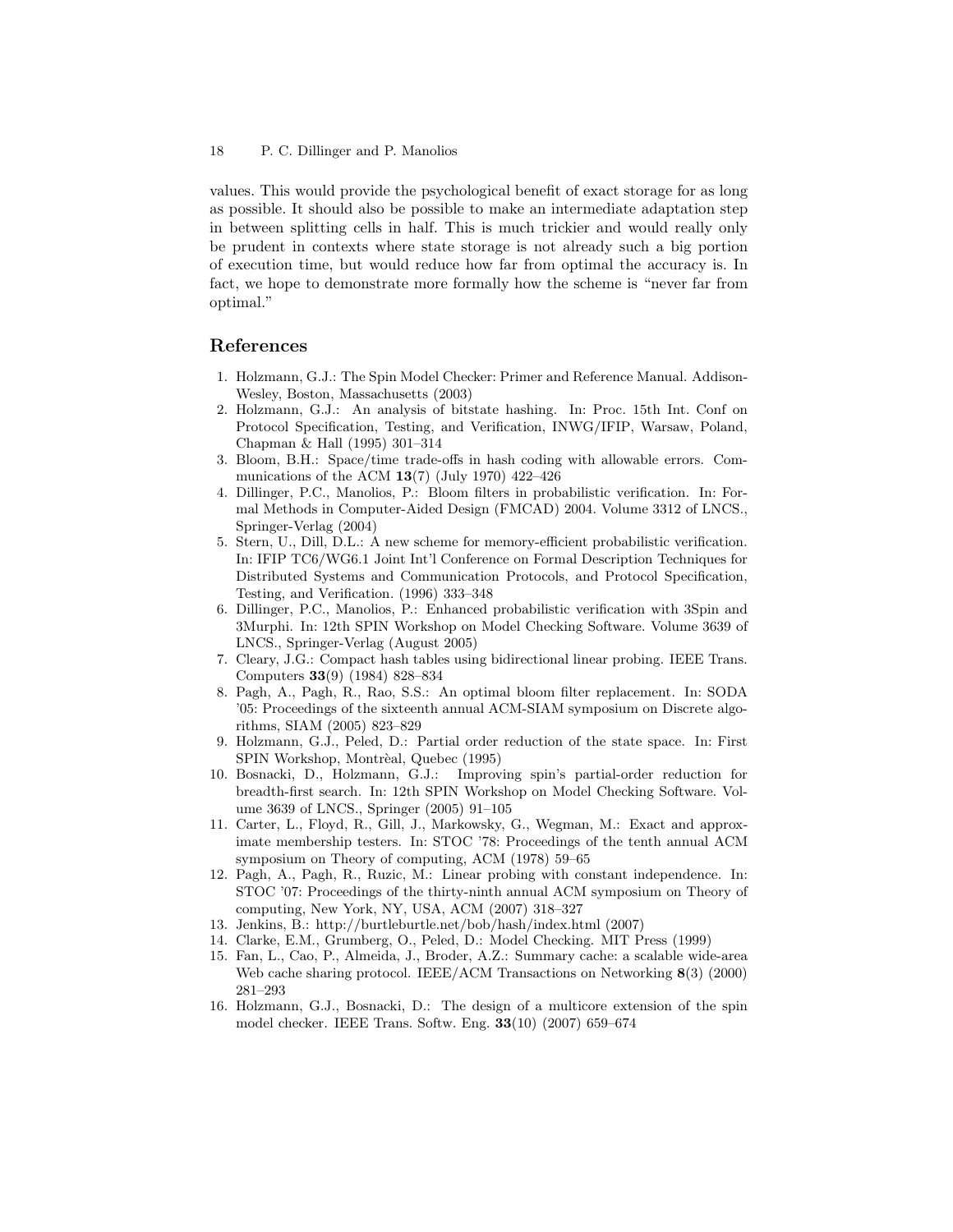# A Stack matching in SPIN

Spin 5.1.7 only has two stack-matching schemes, which under some common conditions are not as fast or compact as classical methods allow. To make a fair comparison to known "state of the art," we implemented another scheme, referred to in the paper as "ChainTable," that fills this void where Spin's methods are not the fastest or most compact known. "ChainTable," which we call TABLESTACK in the code, is a reasonably simple application of classical techniques, so we do not consider it new science.

In communication with Gerard Holzmann, he has acknowledged this is an area that should be looked at again, and he is already investigating TABLESTACK for inclusion the the main Spin distribution.

Spin's FULLSTACK is the default in Spin 5.1.7 except when verifying safety properties in bitstate mode on a 32-bit machine. It keeps all information needed about states on the stack and makes them accessible from a hashtable. This method is by far the slowest and its memory usage is sometimes the worst, but it might be the only one that properly supports liveness verification. This technique is not referred to or compared against in the paper, because it is not a fair comparison in the cases we support.

Spin's CNTRSTACK, as described in the paper, uses a counting Bloom filter to approximate the set of states on the stack. This is the default in Spin 5.1.7 when verifying safety properties in bitstate mode on a 32-bit machine. It is the same size as the visited list when that size is a power of two, or occupies 1MB otherwise. The reason for this disparity might be a regression oversight. We conclude that this scheme is probably only merited when the stack is expected to be very large, stack cycling is used (dumping to disk, -DSC), and the visited list is not based on cells. If the visited list is based on cells and very large, tracking active states in the visited list is likely the best option—as shown in Section 5. If the stack depth is limited to be orders of magnitude smaller than the visited list can accomodate, TABLESTACK is superior in speed, accuracy, and memory usage.

We have written **TABLESTACK** (referred to a "ChainTable" in the paper) to allow quick lookup of stack states based on the hash value used to store the state in the visited list. When using approximate storage for the visited list, TABLESTACK does not introduce any further approximation (unlike CN-TRSTACK). It uses a simple chaining hash table, and memory usage adds only a little to that already needed for the in-memory stack. The in-memory stack is always there anyway unless stack cycling (dumping to disk, -DSC) is used, which TABLESTACK does not support. TABLESTACK is much faster than FULL-STACK but might not properly support liveness verification. TABLESTACK seems to be a little faster than CNTRSTACK.

In the tests performed for Figure 2, TABLESTACK is about 4% faster than CNTRSTACK. FULLSTACK is not pictured but is only 2/3rds the speed of TABLESTACK. TABLESTACK also used about 1/3rd the memory for the stack as FULLSTACK. For this reason, we compared against TABLESTACK rather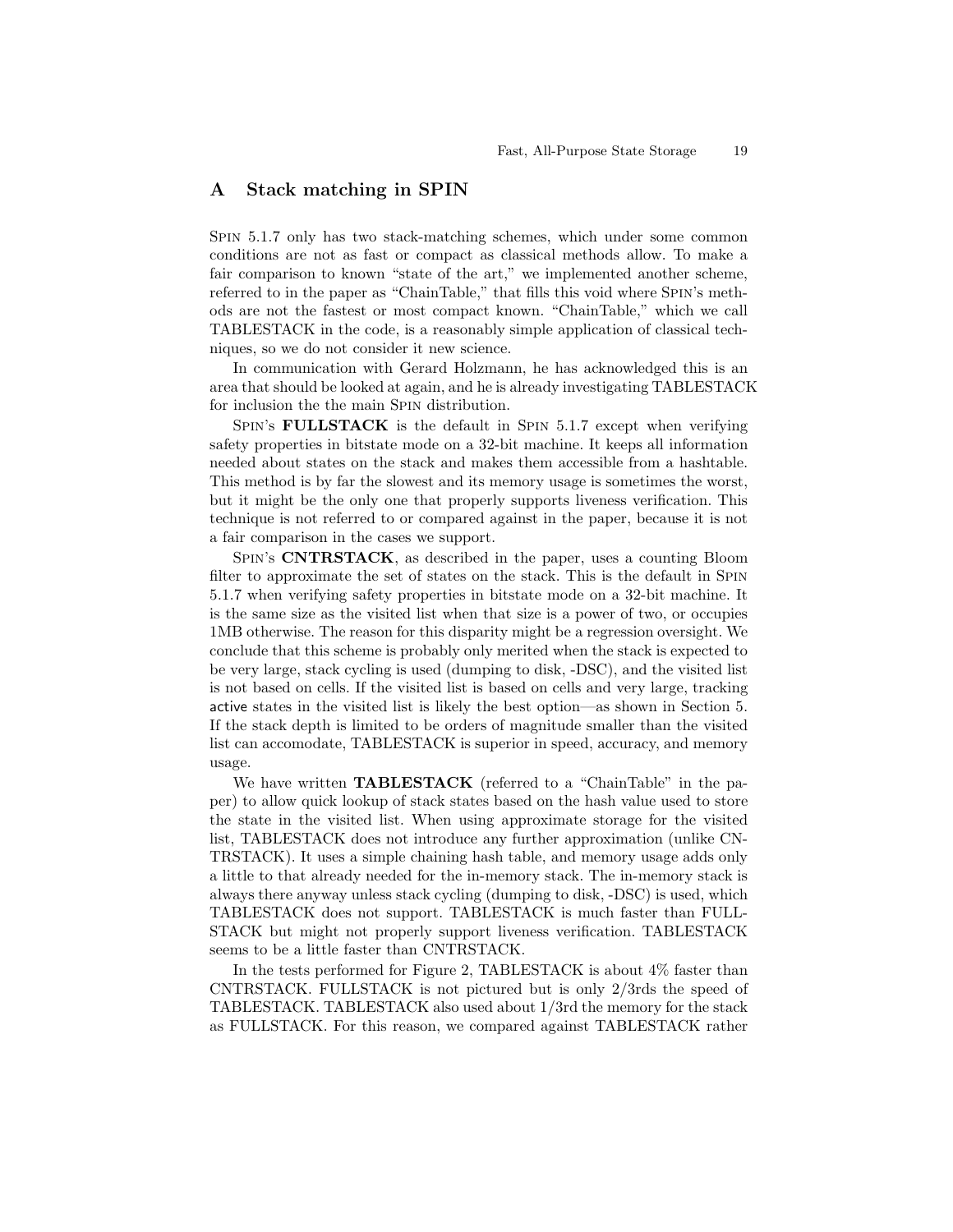than attempting to explain why FULLSTACK performs so poorly in the context of safety verification with an approximate visited list.

# B Cleary example

Figure 4 demonstrates adding to a Cleary table.